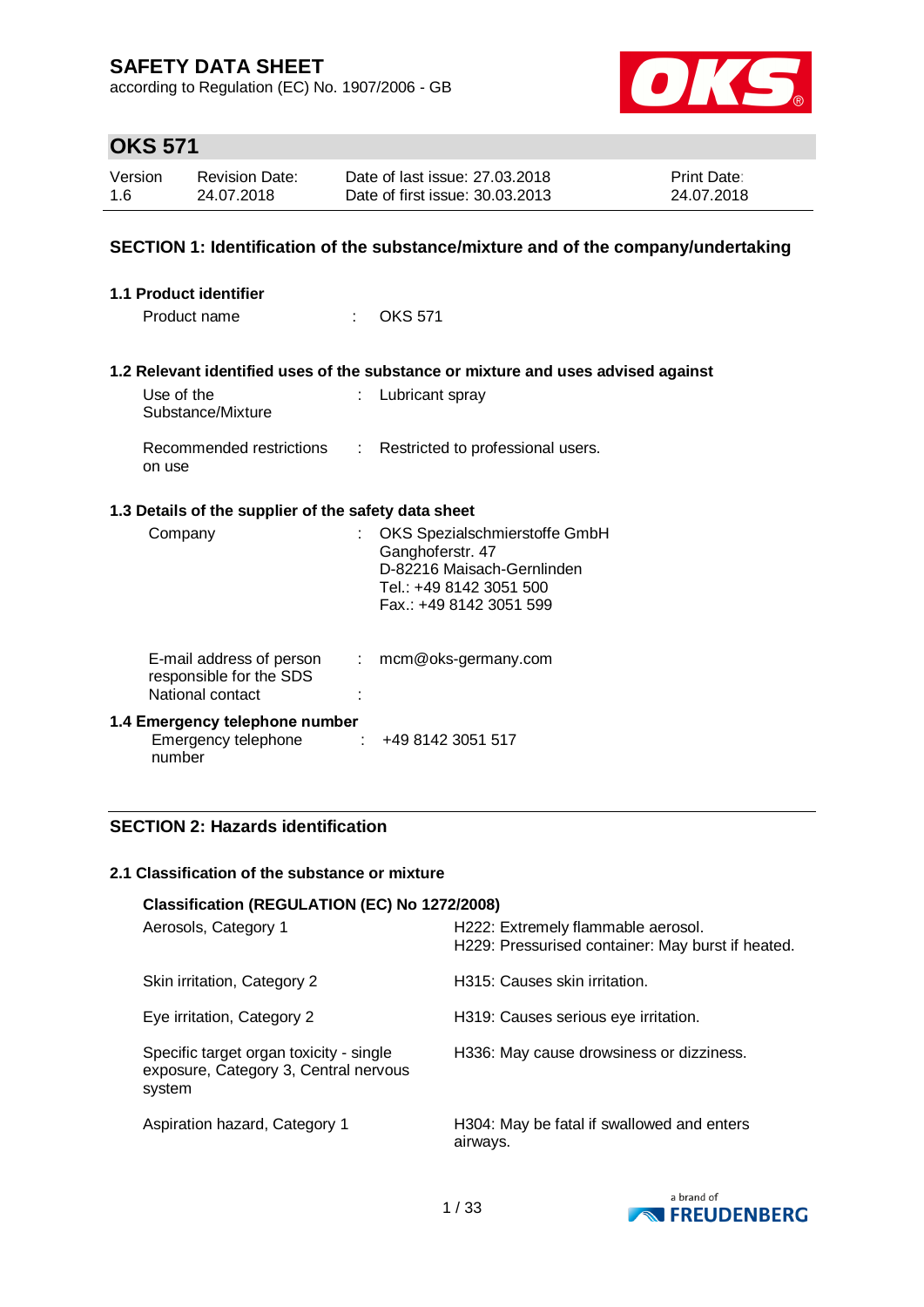according to Regulation (EC) No. 1907/2006 - GB



# **OKS 571**

| Version | <b>Revision Date:</b> | Date of last issue: 27,03,2018  | <b>Print Date:</b> |
|---------|-----------------------|---------------------------------|--------------------|
| 1.6     | 24.07.2018            | Date of first issue: 30.03.2013 | 24.07.2018         |

Chronic aquatic toxicity, Category 3 H412: Harmful to aquatic life with long lasting effects.

## **2.2 Label elements**

| Labelling (REGULATION (EC) No 1272/2008) |                                                                              |                                                                                                                                                                                                                                                                                             |
|------------------------------------------|------------------------------------------------------------------------------|---------------------------------------------------------------------------------------------------------------------------------------------------------------------------------------------------------------------------------------------------------------------------------------------|
| Hazard pictograms                        |                                                                              |                                                                                                                                                                                                                                                                                             |
| Signal word                              | Danger                                                                       |                                                                                                                                                                                                                                                                                             |
| Hazard statements                        | H <sub>222</sub><br>H <sub>229</sub><br>H304<br>H315<br>H319<br>H336<br>H412 | Extremely flammable aerosol.<br>Pressurised container: May burst if heated.<br>May be fatal if swallowed and enters<br>airways.<br>Causes skin irritation.<br>Causes serious eye irritation.<br>May cause drowsiness or dizziness.<br>Harmful to aquatic life with long lasting<br>effects. |
| Precautionary statements                 | <b>Prevention:</b>                                                           |                                                                                                                                                                                                                                                                                             |
|                                          | P210                                                                         | Keep away from heat, hot surfaces, sparks,<br>open flames and other ignition sources. No<br>smoking.                                                                                                                                                                                        |
|                                          | P211                                                                         | Do not spray on an open flame or other<br>ignition source.                                                                                                                                                                                                                                  |
|                                          | P <sub>251</sub>                                                             | Do not pierce or burn, even after use.                                                                                                                                                                                                                                                      |
|                                          | Response:                                                                    |                                                                                                                                                                                                                                                                                             |
|                                          | $P301 + P310$                                                                | IF SWALLOWED: Immediately call a<br>POISON CENTER/doctor.                                                                                                                                                                                                                                   |
|                                          | P331                                                                         | Do NOT induce vomiting.                                                                                                                                                                                                                                                                     |
|                                          | Storage:                                                                     |                                                                                                                                                                                                                                                                                             |
|                                          | $P410 + P412$                                                                | Protect from sunlight. Do not expose to<br>temperatures exceeding 50 °C/ 122 °F.                                                                                                                                                                                                            |

Hazardous components which must be listed on the label:

Naphtha (petroleum), hydrotreated light; Low boiling point hydrogen treated naphtha

### **2.3 Other hazards**

This substance/mixture contains no components considered to be either persistent, bioaccumulative and toxic (PBT), or very persistent and very bioaccumulative (vPvB) at levels of 0.1% or higher.

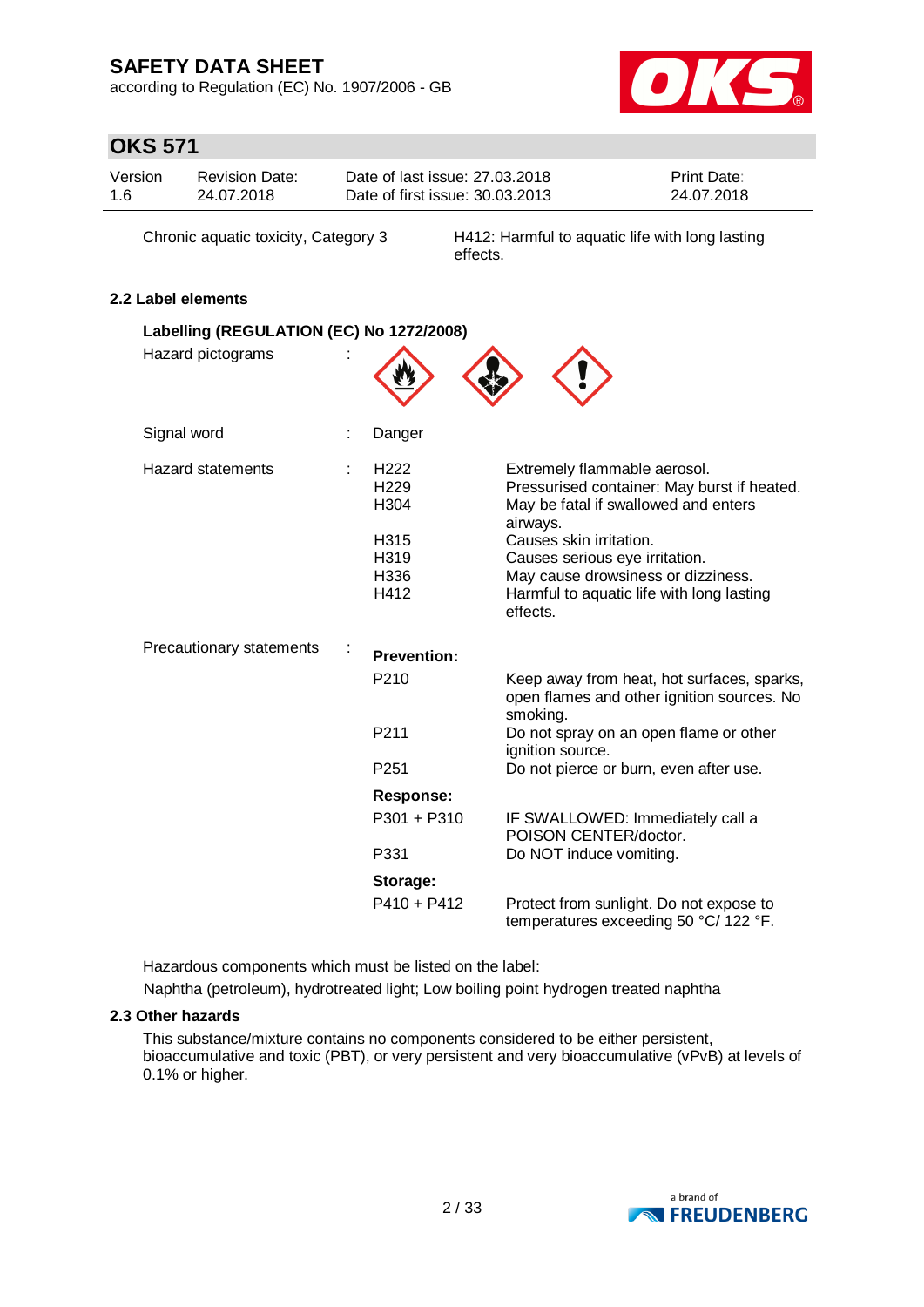according to Regulation (EC) No. 1907/2006 - GB



# **OKS 571**

| Version | <b>Revision Date:</b> | Date of last issue: 27,03,2018  | <b>Print Date:</b> |
|---------|-----------------------|---------------------------------|--------------------|
| 1.6     | 24.07.2018            | Date of first issue: 30.03.2013 | 24.07.2018         |

## **SECTION 3: Composition/information on ingredients**

#### **3.2 Mixtures**

Chemical nature : Active substance with propellant Solvent PTFE Silicone resin

#### **Hazardous components**

| Chemical name                                                                                   | CAS-No.<br>EC-No.<br>Index-No.<br>Registration number                          | Classification                                                                                                                                               | Concentration<br>limits<br>M-Factor<br><b>Notes</b> | Concentration<br>(% w/w) |
|-------------------------------------------------------------------------------------------------|--------------------------------------------------------------------------------|--------------------------------------------------------------------------------------------------------------------------------------------------------------|-----------------------------------------------------|--------------------------|
| Naphtha (petroleum),<br>hydrotreated light;<br>Low boiling point<br>hydrogen treated<br>naphtha | 64742-49-0<br>265-151-9<br>649-328-00-1                                        | Flam. Liq.2; H225<br>Skin Irrit.2; H315<br>STOT SE3; H336<br>Asp. Tox.1; H304<br>Aquatic Chronic2;<br>H411                                                   | Note P                                              | $>= 10 - 20$             |
| butanone                                                                                        | 78-93-3<br>201-159-0<br>606-002-00-3<br>01-2119457290-43-<br><b>XXXX</b>       | Flam. Liq.2; H225<br>Eye Irrit.2; H319<br>STOT SE3; H336                                                                                                     |                                                     | $>= 1 - 10$              |
| acetone                                                                                         | $67 - 64 - 1$<br>200-662-2<br>606-001-00-8<br>01-2119471330-49-<br><b>XXXX</b> | Flam. Liq.2; H225<br>Eye Irrit.2; H319<br>STOT SE3; H336                                                                                                     |                                                     | $>= 1 - 10$              |
| ethyl acetate                                                                                   | 141-78-6<br>205-500-4<br>607-022-00-5<br>01-2119475103-46                      | Flam. Liq.2; H225<br>Eye Irrit.2; H319<br>STOT SE3; H336                                                                                                     |                                                     | $>= 1 - 10$              |
| xylene                                                                                          | 1330-20-7<br>215-535-7<br>601-022-00-9<br>01-2119488216-32-<br><b>XXXX</b>     | Flam. Liq.3; H226<br>Acute Tox.4; H332<br>Acute Tox.4; H312<br>Skin Irrit.2; H315<br>Eye Irrit.2; H319<br>STOT SE3; H335<br>STOT RE2; H373<br>STOT RE2; H373 | Note C                                              | $>= 1 - 10$              |

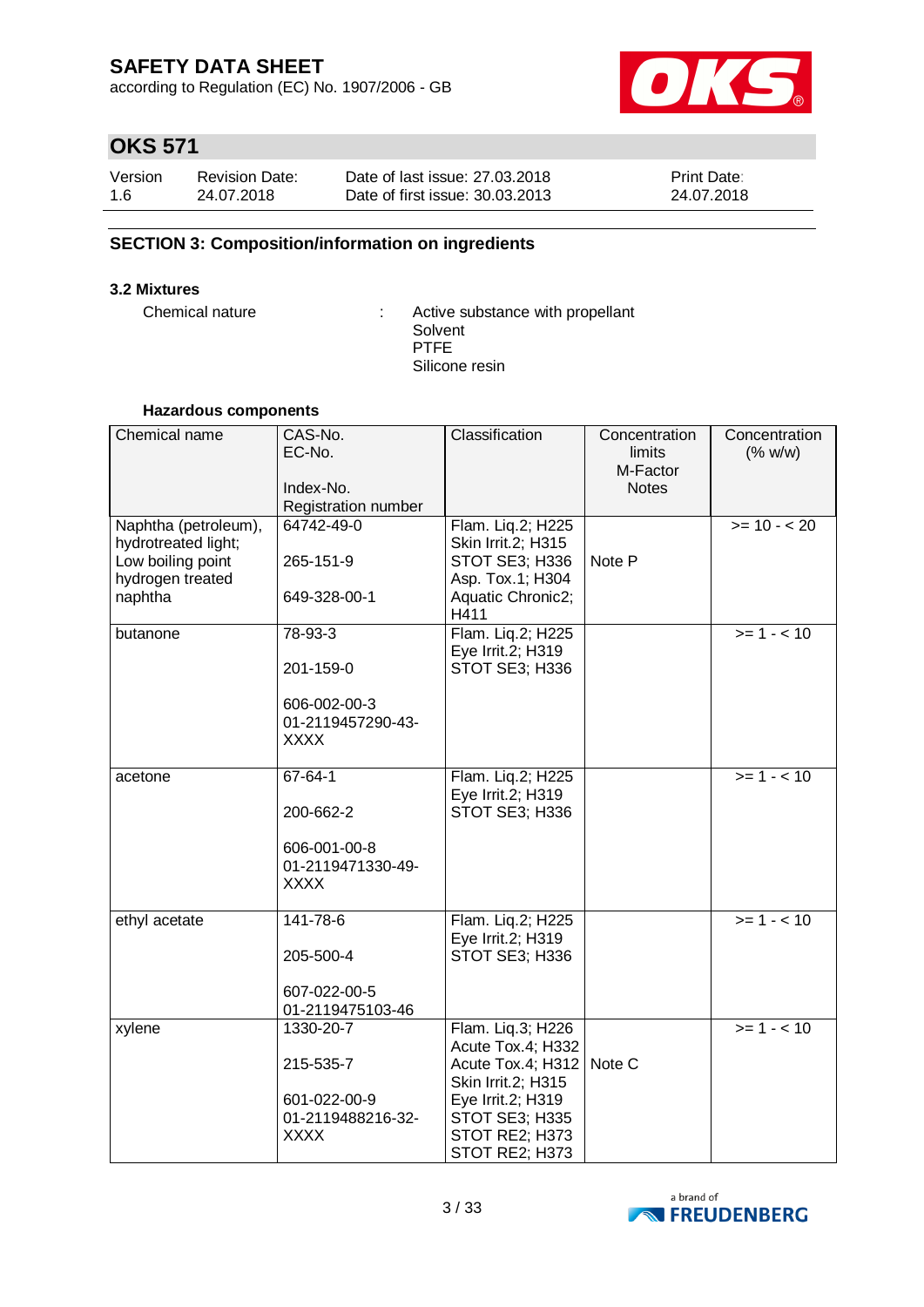according to Regulation (EC) No. 1907/2006 - GB



# **OKS 571**

| Version | <b>Revision Date:</b> | Date of last issue: 27,03,2018  | <b>Print Date:</b> |
|---------|-----------------------|---------------------------------|--------------------|
| 1.6     | 24.07.2018            | Date of first issue: 30.03.2013 | 24.07.2018         |

|                                              | Asp. Tox.1; H304                         |                                                         |                |
|----------------------------------------------|------------------------------------------|---------------------------------------------------------|----------------|
| 110-54-3                                     | Flam. Lig.2; H225<br>Skin Irrit. 2; H315 | $>= 5 \%$<br>STOT RE2,                                  | $>= 0.25 - 1$  |
| 203-777-6                                    | Repr.2; H361f                            | H373                                                    |                |
| 601-037-00-0                                 | STOT RE2; H373                           |                                                         |                |
|                                              | Asp. Tox.1; H304                         | $***$ ***                                               |                |
|                                              |                                          |                                                         |                |
|                                              | H411                                     |                                                         |                |
| Substances with a workplace exposure limit : |                                          |                                                         |                |
| 115-10-6                                     | Flam. Gas1; H220<br>Press.               |                                                         | $>= 50 - < 70$ |
| 204-065-8                                    | GasLiquefied gas;                        | Note U (table                                           |                |
| 603-019-00-8                                 |                                          |                                                         |                |
| 01-2119472128-37-<br><b>XXXX</b>             |                                          |                                                         |                |
|                                              |                                          | STOT SE3; H336<br>Aquatic Chronic2;<br>H <sub>280</sub> | 3.1)           |

For explanation of abbreviations see section 16.

## **SECTION 4: First aid measures**

### **4.1 Description of first aid measures**

| If inhaled              | Call a physician or poison control centre immediately.<br>Remove person to fresh air. If signs/symptoms continue, get<br>medical attention.<br>Keep patient warm and at rest.<br>If unconscious, place in recovery position and seek medical<br>advice.<br>Keep respiratory tract clear.<br>If breathing is irregular or stopped, administer artificial<br>respiration. |
|-------------------------|-------------------------------------------------------------------------------------------------------------------------------------------------------------------------------------------------------------------------------------------------------------------------------------------------------------------------------------------------------------------------|
| In case of skin contact | : Take off all contaminated clothing immediately.<br>Wash off immediately with soap and plenty of water while<br>removing all contaminated clothes and shoes.<br>Get medical attention immediately if irritation develops and<br>persists.<br>Wash clothing before reuse.<br>Thoroughly clean shoes before reuse.                                                       |
| In case of eye contact  | : Rinse immediately with plenty of water, also under the eyelids,<br>for at least 10 minutes.<br>If easy to do, remove contact lens, if worn.<br>Seek medical advice.                                                                                                                                                                                                   |
| If swallowed            | Move the victim to fresh air.<br>If accidentally swallowed obtain immediate medical attention.<br>Keep respiratory tract clear.                                                                                                                                                                                                                                         |

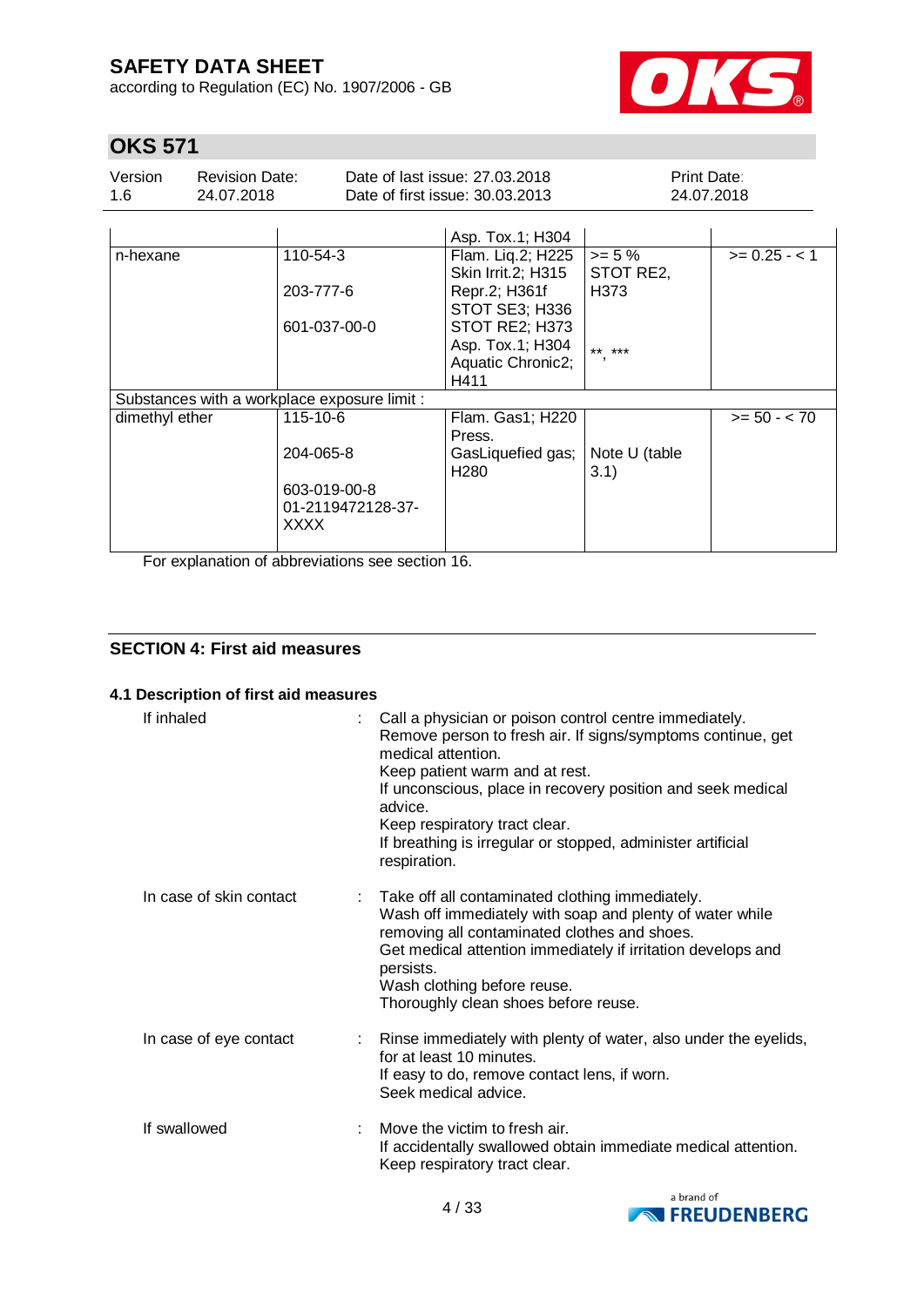according to Regulation (EC) No. 1907/2006 - GB



# **OKS 571**

| Version<br>1.6 | Revision Date:<br>24.07.2018 | Date of last issue: 27,03,2018<br>Date of first issue: 30.03.2013                                                                                                                                                    | Print Date:<br>24.07.2018 |
|----------------|------------------------------|----------------------------------------------------------------------------------------------------------------------------------------------------------------------------------------------------------------------|---------------------------|
|                |                              | Do NOT induce vomiting.<br>Rinse mouth with water.<br>Aspiration hazard if swallowed - can enter lungs and cause<br>damage.                                                                                          |                           |
|                |                              | 4.2 Most important symptoms and effects, both acute and delayed                                                                                                                                                      |                           |
| Symptoms       |                              | Inhalation may provoke the following symptoms:<br>Unconsciousness<br><b>Dizziness</b><br><b>Drowsiness</b><br>Headache<br>Nausea<br><b>Tiredness</b><br>Skin contact may provoke the following symptoms:<br>Erythema |                           |
|                |                              | Aspiration may cause pulmonary oedema and pneumonitis.                                                                                                                                                               |                           |
| <b>Risks</b>   |                              | : Central nervous system depression<br>Risk of product entering the lungs on vomiting after ingestion.<br>Health injuries may be delayed.<br>Causes skin irritation.                                                 |                           |

## **4.3 Indication of any immediate medical attention and special treatment needed**

Treatment : Treat symptomatically.

### **SECTION 5: Firefighting measures**

| 5.1 Extinguishing media<br>Suitable extinguishing media : ABC powder |                                                                                                          |
|----------------------------------------------------------------------|----------------------------------------------------------------------------------------------------------|
|                                                                      |                                                                                                          |
| Unsuitable extinguishing : High volume water jet<br>media            |                                                                                                          |
| 5.2 Special hazards arising from the substance or mixture            |                                                                                                          |
| Specific hazards during                                              | : Fire may cause evolution of:                                                                           |
| firefighting                                                         | Carbon oxides                                                                                            |
|                                                                      | Halogenated compounds                                                                                    |
|                                                                      | Fire Hazard                                                                                              |
|                                                                      | Do not let product enter drains.                                                                         |
|                                                                      | Contains gas under pressure; may explode if heated.                                                      |
|                                                                      | Beware of vapours accumulating to form explosive<br>concentrations. Vapours can accumulate in low areas. |

## **5.3 Advice for firefighters**

Special protective equipment : In the event of fire, wear self-contained breathing apparatus.

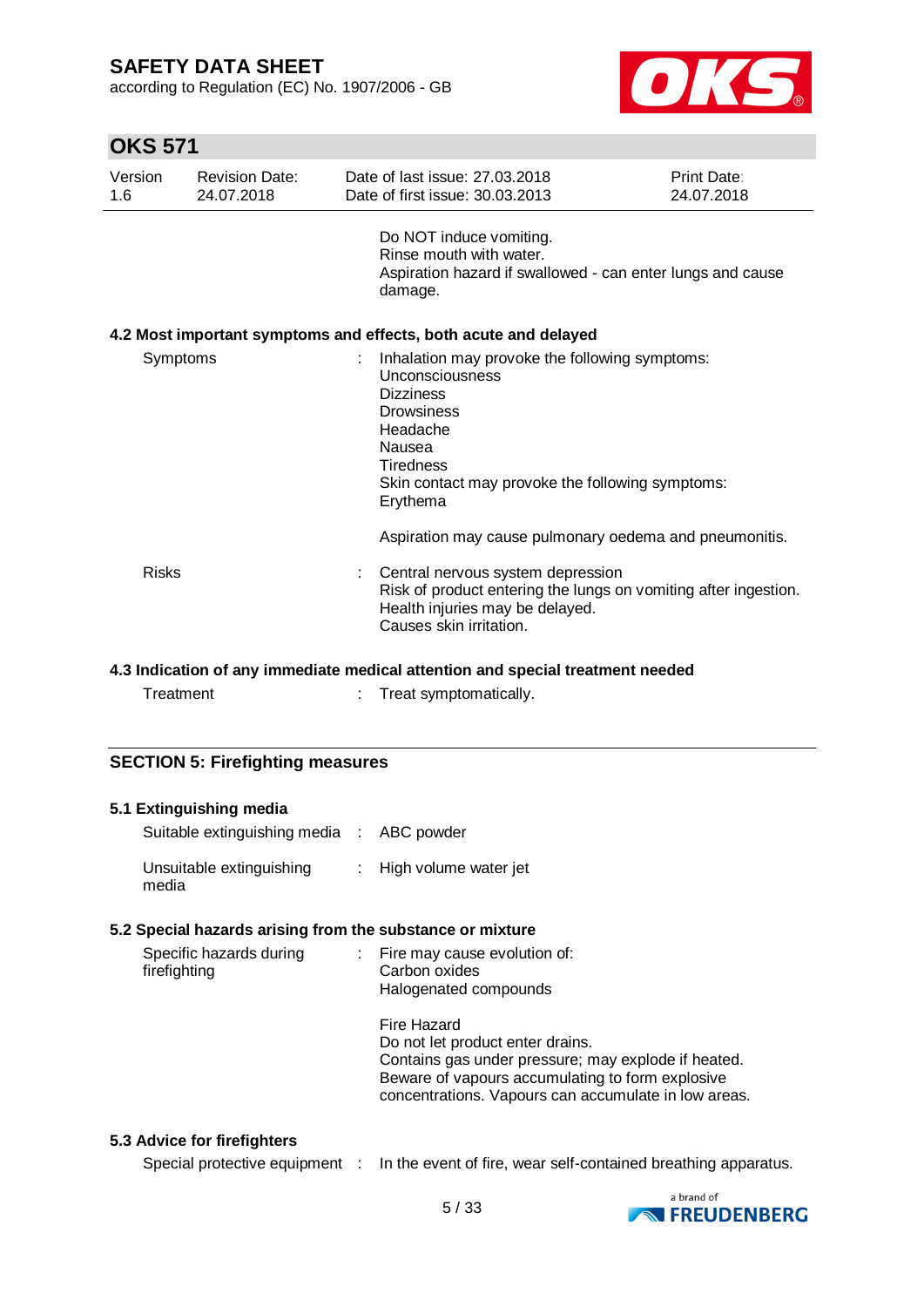according to Regulation (EC) No. 1907/2006 - GB



# **OKS 571**

| Version<br>1.6   | <b>Revision Date:</b><br>24.07.2018 | Date of last issue: 27,03,2018<br>Date of first issue: 30.03.2013                                                                                                                                | <b>Print Date:</b><br>24.07.2018 |
|------------------|-------------------------------------|--------------------------------------------------------------------------------------------------------------------------------------------------------------------------------------------------|----------------------------------|
| for firefighters |                                     | Use personal protective equipment. In the case of respirable<br>dust and/or fumes, use self-contained breathing apparatus.<br>Exposure to decomposition products may be a hazard to<br>health.   |                                  |
|                  | Further information                 | Standard procedure for chemical fires.<br>÷.<br>Collect contaminated fire extinguishing water separately. This<br>must not be discharged into drains.<br>Cool containers/tanks with water spray. |                                  |

## **SECTION 6: Accidental release measures**

#### **6.1 Personal precautions, protective equipment and emergency procedures**

| Personal precautions | Evacuate personnel to safe areas.<br>Ensure adequate ventilation.<br>Remove all sources of ignition.<br>Do not breathe vapours or spray mist.<br>Do not breathe dust/ fume/ gas/ mist/ vapours/ spray.<br>Refer to protective measures listed in sections 7 and 8. |
|----------------------|--------------------------------------------------------------------------------------------------------------------------------------------------------------------------------------------------------------------------------------------------------------------|
|                      | Only qualified personnel equipped with suitable protective<br>equipment may intervene.                                                                                                                                                                             |

### **6.2 Environmental precautions**

| Environmental precautions | : Do not allow contact with soil, surface or ground water.    |
|---------------------------|---------------------------------------------------------------|
|                           | Prevent further leakage or spillage if safe to do so.         |
|                           | If the product contaminates rivers and lakes or drains inform |
|                           | respective authorities.                                       |

### **6.3 Methods and material for containment and cleaning up**

| Methods for cleaning up | : Contain spillage, and then collect with non-combustible<br>absorbent material, (e.g. sand, earth, diatomaceous earth,<br>vermiculite) and place in container for disposal according to<br>local / national regulations (see section 13).<br>Keep in suitable, closed containers for disposal.<br>Non-sparking tools should be used. |
|-------------------------|---------------------------------------------------------------------------------------------------------------------------------------------------------------------------------------------------------------------------------------------------------------------------------------------------------------------------------------|
|-------------------------|---------------------------------------------------------------------------------------------------------------------------------------------------------------------------------------------------------------------------------------------------------------------------------------------------------------------------------------|

### **6.4 Reference to other sections**

For personal protection see section 8.

## **SECTION 7: Handling and storage**

### **7.1 Precautions for safe handling**

Advice on safe handling : Do not use in areas without adequate ventilation. Do not breathe vapours or spray mist. In case of insufficient ventilation, wear suitable respiratory equipment.

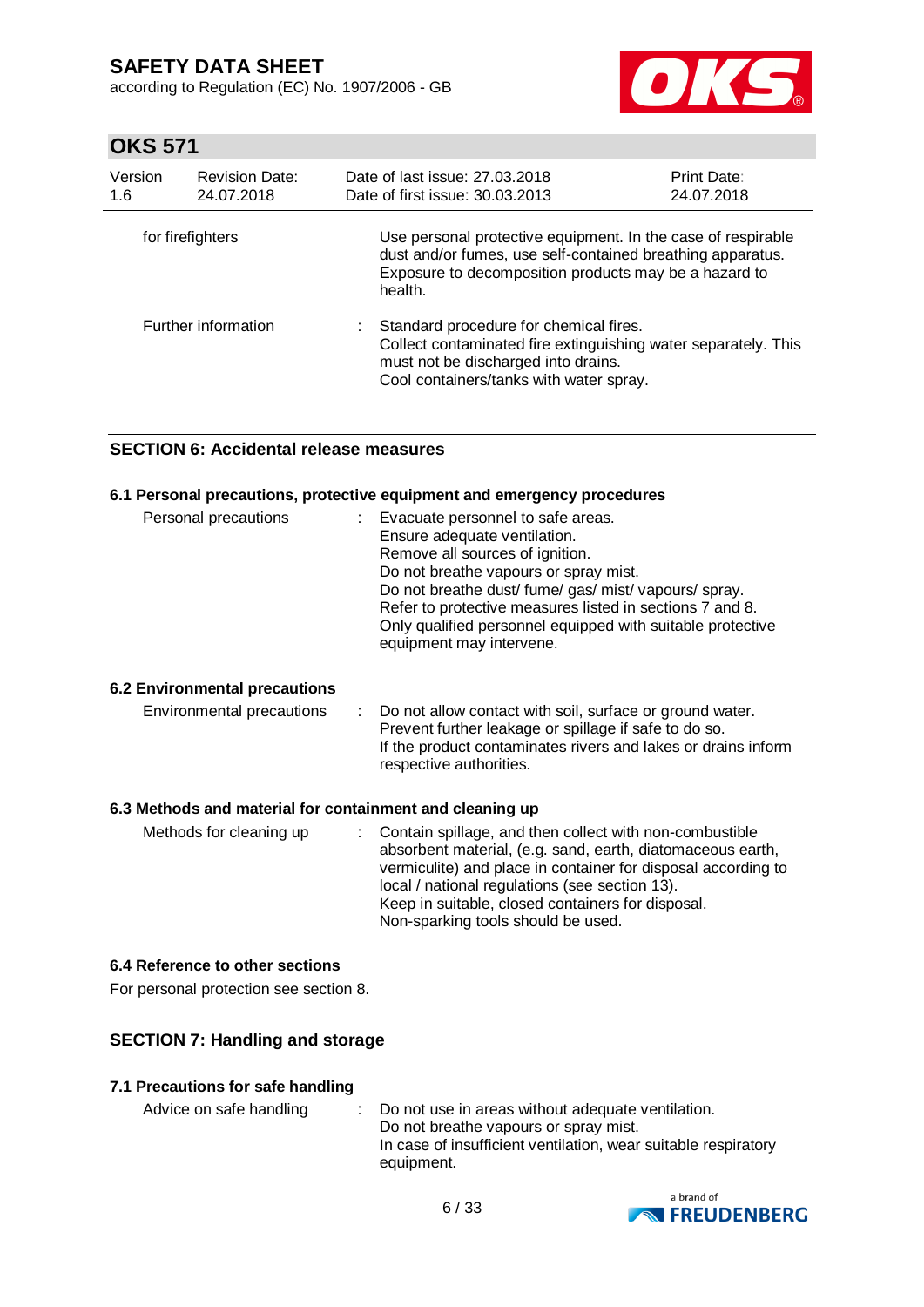according to Regulation (EC) No. 1907/2006 - GB



# **OKS 571**

| Version<br>1.6 | <b>Revision Date:</b><br>24.07.2018              | Date of last issue: 27.03.2018<br>Date of first issue: 30.03.2013                                                                                                                                                                                                                                                                                                                                                                                                                                                                                                                                                                                                                                                                                      | <b>Print Date:</b><br>24.07.2018 |
|----------------|--------------------------------------------------|--------------------------------------------------------------------------------------------------------------------------------------------------------------------------------------------------------------------------------------------------------------------------------------------------------------------------------------------------------------------------------------------------------------------------------------------------------------------------------------------------------------------------------------------------------------------------------------------------------------------------------------------------------------------------------------------------------------------------------------------------------|----------------------------------|
|                |                                                  | Avoid exposure - obtain special instructions before use.<br>Avoid contact with skin and eyes.<br>For personal protection see section 8.<br>Keep away from fire, sparks and heated surfaces.<br>Smoking, eating and drinking should be prohibited in the<br>application area.<br>Wash hands and face before breaks and immediately after<br>handling the product.<br>Do not get in eyes or mouth or on skin.<br>Do not get on skin or clothing.<br>Do not ingest.<br>Do not use sparking tools.<br>These safety instructions also apply to empty packaging which<br>may still contain product residues.<br>Pressurized container: protect from sunlight and do not<br>expose to temperatures exceeding 50 °C. Do not pierce or<br>burn, even after use. |                                  |
|                | Hygiene measures                                 | Wash face, hands and any exposed skin thoroughly after<br>handling.                                                                                                                                                                                                                                                                                                                                                                                                                                                                                                                                                                                                                                                                                    |                                  |
|                |                                                  | 7.2 Conditions for safe storage, including any incompatibilities                                                                                                                                                                                                                                                                                                                                                                                                                                                                                                                                                                                                                                                                                       |                                  |
|                | Requirements for storage<br>areas and containers | BEWARE: Aerosol is pressurized. Keep away from direct sun<br>exposure and temperatures over 50 °C. Do not open by force<br>or throw into fire even after use. Do not spray on flames or<br>red-hot objects. Store in accordance with the particular<br>national regulations.                                                                                                                                                                                                                                                                                                                                                                                                                                                                           |                                  |
|                | 7.3 Specific end use(s)                          |                                                                                                                                                                                                                                                                                                                                                                                                                                                                                                                                                                                                                                                                                                                                                        |                                  |
|                | Specific use(s)                                  | Consult the technical guidelines for the use of this<br>substance/mixture.                                                                                                                                                                                                                                                                                                                                                                                                                                                                                                                                                                                                                                                                             |                                  |

## **SECTION 8: Exposure controls/personal protection**

### **8.1 Control parameters**

## **Occupational Exposure Limits**

| Components          | CAS-No.        | Value type (Form<br>of exposure) | Control parameters | <b>Basis</b>       |
|---------------------|----------------|----------------------------------|--------------------|--------------------|
| dimethyl ether      | $115 - 10 - 6$ | <b>TWA</b>                       | 1,000 ppm          | 2000/39/EC         |
|                     |                |                                  | 1,920 mg/m3        | $(2000-06-16)$     |
| Further information | Indicative     |                                  |                    |                    |
|                     |                | <b>TWA</b>                       | 400 ppm            | GB EH40            |
|                     |                |                                  | 766 mg/m3          | $(2005 - 04 - 06)$ |
|                     |                | <b>STEL</b>                      | 500 ppm            | GB EH40            |
|                     |                |                                  | 958 mg/m3          | (2005-04-06)       |
| butanone            | 78-93-3        | <b>TWA</b>                       | 200 ppm            | 2000/39/EC         |
|                     |                |                                  | 600 mg/m3          | $(2000-06-16)$     |

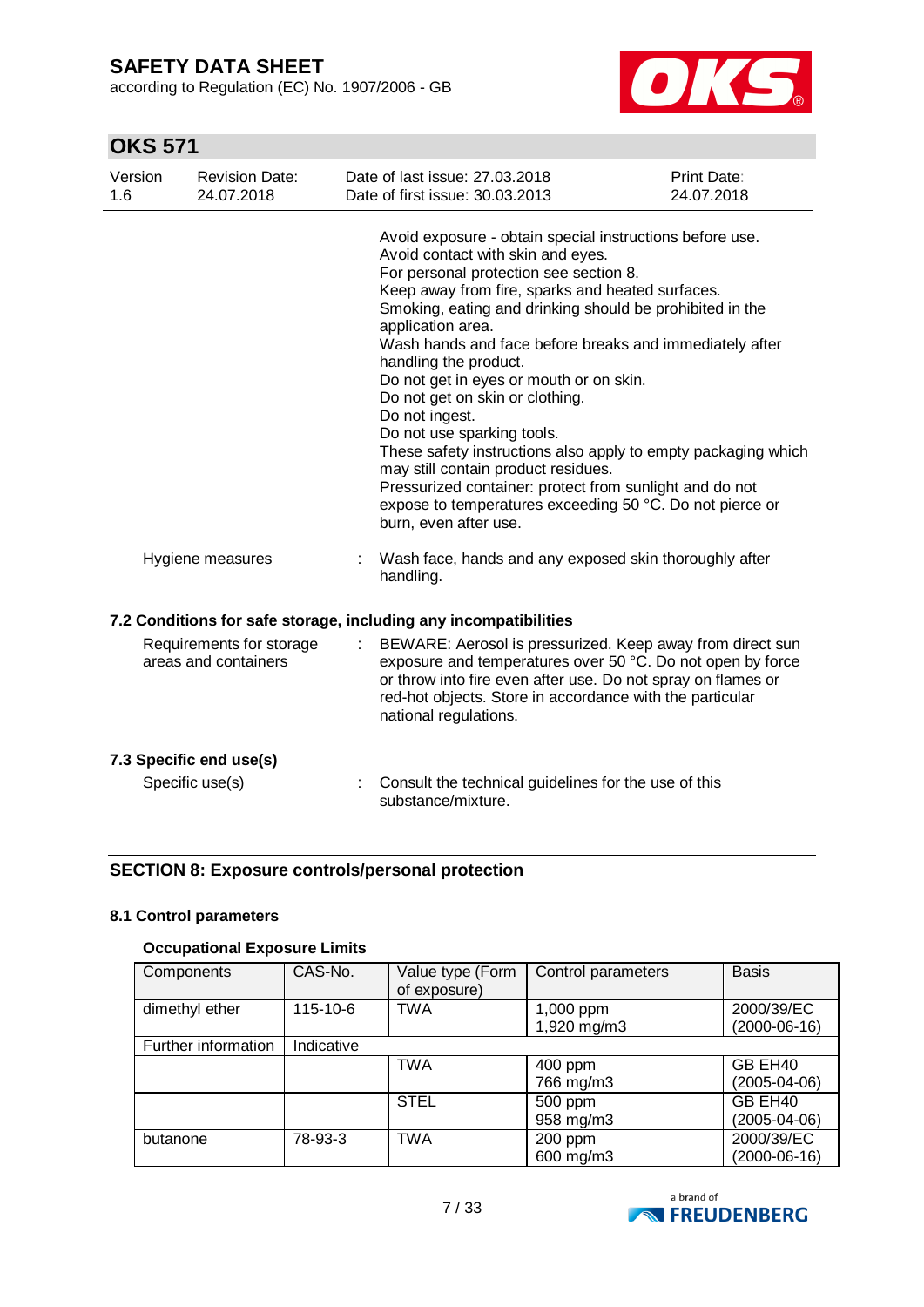according to Regulation (EC) No. 1907/2006 - GB



# **OKS 571**

| Version | <b>Revision Date:</b> | Date of last issue: 27  |
|---------|-----------------------|-------------------------|
| 1.6     | 24.07.2018            | Date of first issue: 30 |

P.03.2018  $0.03.2013$  Print Date: 24.07.2018

| Further information | Indicative                                                                                             |             |                                                                                                                                                        |                    |  |
|---------------------|--------------------------------------------------------------------------------------------------------|-------------|--------------------------------------------------------------------------------------------------------------------------------------------------------|--------------------|--|
|                     |                                                                                                        | <b>STEL</b> | 300 ppm                                                                                                                                                | 2000/39/EC         |  |
|                     |                                                                                                        |             | 900 mg/m3                                                                                                                                              | $(2000-06-16)$     |  |
| Further information | Indicative                                                                                             |             |                                                                                                                                                        |                    |  |
|                     |                                                                                                        | <b>TWA</b>  | 200 ppm                                                                                                                                                | GB EH40            |  |
|                     |                                                                                                        |             | 600 mg/m3                                                                                                                                              | $(2005 - 04 - 06)$ |  |
| Further information |                                                                                                        |             | Can be absorbed through skin. The assigned substances are those for which                                                                              |                    |  |
|                     | there are concerns that dermal absorption will lead to systemic toxicity.                              |             |                                                                                                                                                        |                    |  |
|                     |                                                                                                        | <b>STEL</b> | 300 ppm                                                                                                                                                | GB EH40            |  |
|                     |                                                                                                        |             | 899 mg/m3                                                                                                                                              | $(2005 - 04 - 06)$ |  |
| Further information |                                                                                                        |             | Can be absorbed through skin. The assigned substances are those for which<br>there are concerns that dermal absorption will lead to systemic toxicity. |                    |  |
| acetone             | 67-64-1                                                                                                | <b>TWA</b>  | 500 ppm                                                                                                                                                | 2000/39/EC         |  |
|                     |                                                                                                        |             | 1,210 mg/m3                                                                                                                                            | $(2000-06-16)$     |  |
| Further information | Indicative                                                                                             |             |                                                                                                                                                        |                    |  |
|                     |                                                                                                        | <b>TWA</b>  | 500 ppm                                                                                                                                                | GB EH40            |  |
|                     |                                                                                                        |             | 1,210 mg/m3                                                                                                                                            | $(2005 - 04 - 06)$ |  |
|                     |                                                                                                        | <b>STEL</b> | $1,500$ ppm                                                                                                                                            | GB EH40            |  |
|                     |                                                                                                        |             | 3,620 mg/m3                                                                                                                                            | $(2005 - 04 - 06)$ |  |
| ethyl acetate       | 141-78-6                                                                                               | <b>TWA</b>  | 200 ppm                                                                                                                                                | GB EH40            |  |
|                     |                                                                                                        |             |                                                                                                                                                        | $(2005 - 04 - 06)$ |  |
|                     |                                                                                                        | <b>STEL</b> | 400 ppm                                                                                                                                                | GB EH40            |  |
|                     |                                                                                                        |             |                                                                                                                                                        | $(2005 - 04 - 06)$ |  |
|                     |                                                                                                        | <b>STEL</b> | 400 ppm                                                                                                                                                | 2017/164/EU        |  |
|                     |                                                                                                        |             | 1,468 mg/m3                                                                                                                                            | $(2017 - 02 - 01)$ |  |
| Further information | Indicative                                                                                             |             |                                                                                                                                                        |                    |  |
|                     |                                                                                                        | <b>TWA</b>  | 200 ppm                                                                                                                                                | 2017/164/EU        |  |
|                     |                                                                                                        |             | 734 mg/m3                                                                                                                                              | $(2017 - 02 - 01)$ |  |
| Further information | Indicative                                                                                             |             |                                                                                                                                                        |                    |  |
| xylene              | 1330-20-7                                                                                              | <b>TWA</b>  | 50 ppm                                                                                                                                                 | GB EH40            |  |
|                     |                                                                                                        |             | 220 mg/m3                                                                                                                                              | $(2005 - 04 - 06)$ |  |
| Further information | Can be absorbed through skin. The assigned substances are those for which                              |             |                                                                                                                                                        |                    |  |
|                     |                                                                                                        |             | there are concerns that dermal absorption will lead to systemic toxicity.                                                                              |                    |  |
|                     |                                                                                                        | <b>STEL</b> | 100 ppm                                                                                                                                                | GB EH40            |  |
|                     |                                                                                                        |             | 441 mg/m3                                                                                                                                              | $(2005 - 04 - 06)$ |  |
| Further information |                                                                                                        |             | Can be absorbed through skin. The assigned substances are those for which                                                                              |                    |  |
|                     |                                                                                                        |             | there are concerns that dermal absorption will lead to systemic toxicity.                                                                              |                    |  |
|                     |                                                                                                        | TWA         | 50 ppm                                                                                                                                                 | 2000/39/EC         |  |
|                     |                                                                                                        |             | 221 mg/m3                                                                                                                                              | $(2000-06-16)$     |  |
| Further information |                                                                                                        |             | Identifies the possibility of significant uptake through the skin, Indicative                                                                          |                    |  |
|                     |                                                                                                        | <b>STEL</b> | $100$ ppm                                                                                                                                              | 2000/39/EC         |  |
|                     |                                                                                                        |             | 442 mg/m3                                                                                                                                              | $(2000-06-16)$     |  |
| Further information |                                                                                                        |             | Identifies the possibility of significant uptake through the skin, Indicative                                                                          |                    |  |
| n-hexane            | 110-54-3                                                                                               | <b>TWA</b>  | 20 ppm                                                                                                                                                 | 2006/15/EC         |  |
|                     |                                                                                                        |             | 72 mg/m3                                                                                                                                               | $(2006 - 02 - 09)$ |  |
| Further information | Indicative                                                                                             |             |                                                                                                                                                        |                    |  |
|                     |                                                                                                        | <b>TWA</b>  | 20 ppm                                                                                                                                                 | GB EH40            |  |
|                     |                                                                                                        |             | 72 mg/m3                                                                                                                                               | $(2007 - 08 - 01)$ |  |
|                     | Further information<br>Where no specific short-term exposure limit is listed, a figure three times the |             |                                                                                                                                                        |                    |  |
|                     | long-term exposure should be used                                                                      |             |                                                                                                                                                        |                    |  |

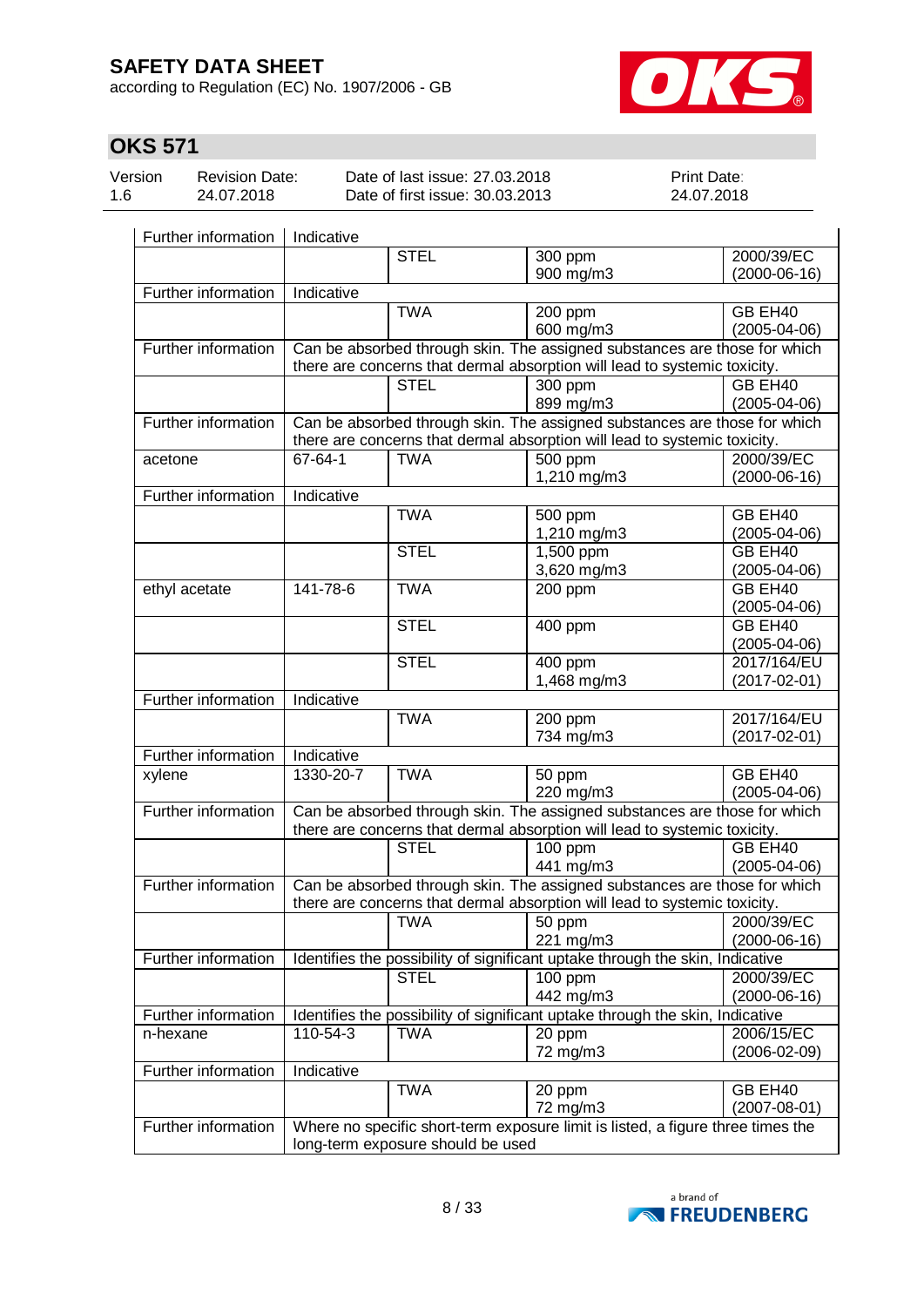according to Regulation (EC) No. 1907/2006 - GB



## **OKS 571**

| Version | <b>Revision Date:</b> | Date of last issue: 27.03.2018  | Print Date: |
|---------|-----------------------|---------------------------------|-------------|
| 1.6     | 24.07.2018            | Date of first issue: 30.03.2013 | 24.07.2018  |

### **Biological occupational exposure limits**

| Substance name | CAS-No.   | Control parameters                                                           | Sampling time | <b>Basis</b>          |
|----------------|-----------|------------------------------------------------------------------------------|---------------|-----------------------|
| butanone       | 78-93-3   | butan-2-one: 70<br>micromol per litre<br>(Urine)                             | After shift   | GB EH40<br><b>BAT</b> |
| xylene         | 1330-20-7 | methyl hippuric<br>acid: 650<br>Millimoles per mole<br>Creatinine<br>(Urine) | After shift   | GB EH40<br><b>BAT</b> |

## **Derived No Effect Level (DNEL) according to Regulation (EC) No. 1907/2006:**

| Substance name                                                                                  | <b>End Use</b>      | <b>Exposure routes</b> | Potential health<br>effects   | Value                          |
|-------------------------------------------------------------------------------------------------|---------------------|------------------------|-------------------------------|--------------------------------|
| dimethyl ether                                                                                  | Workers             | Inhalation             | Long-term exposure            | 1894 mg/m3                     |
| Naphtha (petroleum),<br>hydrotreated light;<br>Low boiling point<br>hydrogen treated<br>naphtha | <b>Workers</b>      | Inhalation             | Long-term systemic<br>effects | $1300$ mg/m3                   |
|                                                                                                 | Workers             | Inhalation             | Long-term local<br>effects    | 840 mg/m3                      |
|                                                                                                 | <b>Workers</b>      | Inhalation             | Acute local effects           | 1100 mg/m3                     |
| butanone                                                                                        | <b>Workers</b>      | Inhalation             | Long-term systemic<br>effects | 600 mg/m3                      |
|                                                                                                 | <b>Workers</b>      | Skin contact           | Long-term systemic<br>effects | 1161 mg/kg                     |
| ethyl acetate                                                                                   | Consumers           | Ingestion              | Long-term systemic<br>effects | $4.5$ mg/kg                    |
| Remarks:                                                                                        | Exposure time: 24 h |                        |                               |                                |
|                                                                                                 | Consumers           | Skin contact           | Long-term systemic<br>effects | 37 mg/kg                       |
| Remarks:                                                                                        | Exposure time: 24 h |                        |                               |                                |
|                                                                                                 | <b>Workers</b>      | Skin contact           | Long-term systemic<br>effects | 63 mg/kg                       |
| Remarks:                                                                                        | Exposure time: 8 h  |                        |                               |                                |
|                                                                                                 | <b>Workers</b>      | Inhalation             | Acute systemic<br>effects     | 1468 mg/m3                     |
|                                                                                                 | Consumers           | Inhalation             | Acute systemic<br>effects     | 734 mg/m3                      |
|                                                                                                 | Workers             | Inhalation             | Acute local effects           | 1468 mg/m3                     |
|                                                                                                 | Consumers           | Inhalation             | Acute local effects           | 734 mg/m3                      |
|                                                                                                 | <b>Workers</b>      | Inhalation             | Long-term local<br>effects    | 734 mg/m3                      |
|                                                                                                 | Workers             | Inhalation             | Long-term systemic<br>effects | 734 mg/m3                      |
|                                                                                                 | Consumers           | Inhalation             | Long-term systemic<br>effects | $\frac{367 \text{ mg}}{m}$ 367 |
|                                                                                                 | Consumers           | Inhalation             | Long-term local<br>effects    | 367 mg/m3                      |

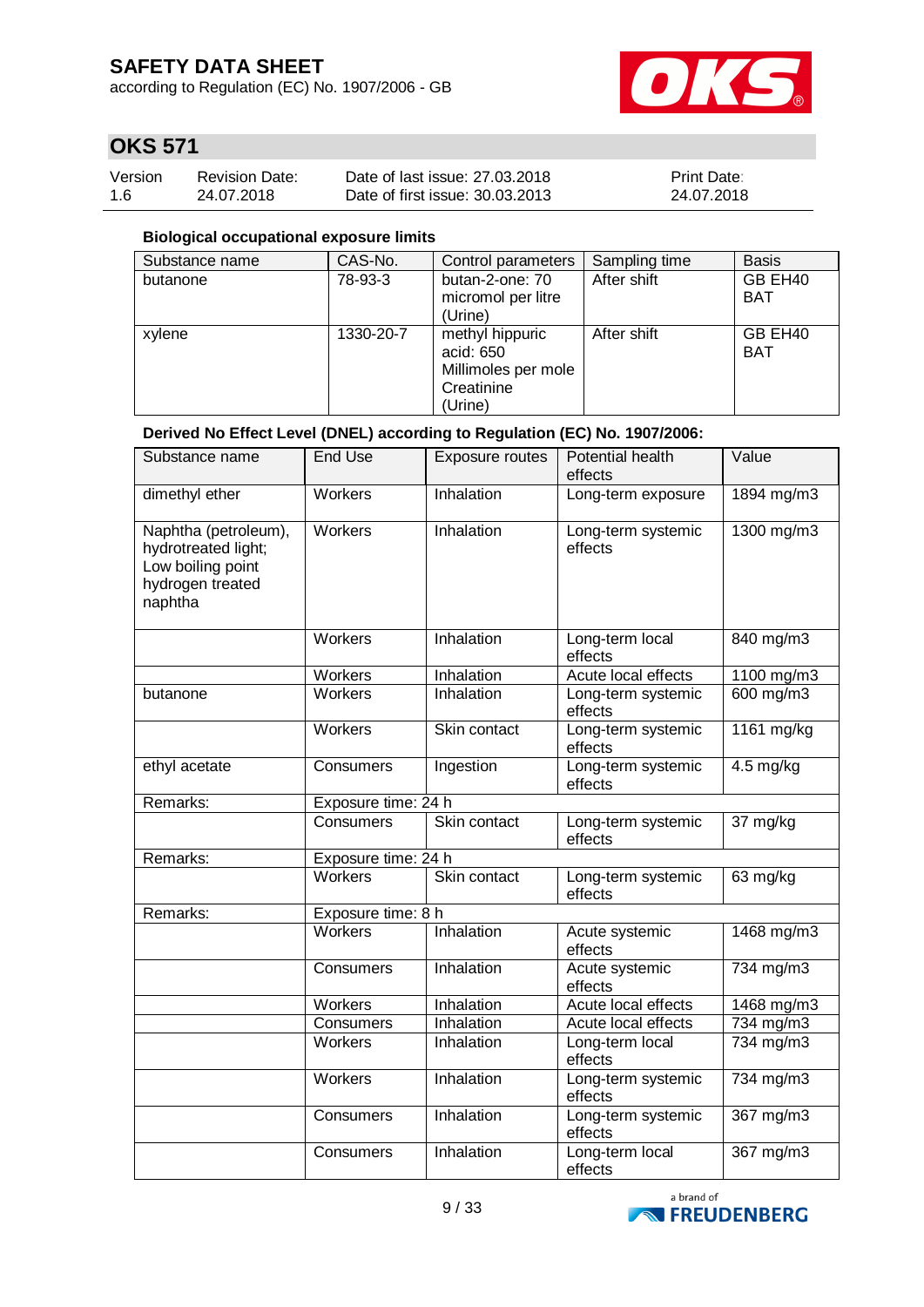according to Regulation (EC) No. 1907/2006 - GB



## **OKS 571**

| Version | <b>Revision Date:</b> | Date of last issue: 27,03,2018  | <b>Print Date:</b> |
|---------|-----------------------|---------------------------------|--------------------|
| 1.6     | 24.07.2018            | Date of first issue: 30.03.2013 | 24.07.2018         |

| xylene   | Workers   | Inhalation   | Long-term exposure,<br>Systemic effects  | 77 mg/m3       |
|----------|-----------|--------------|------------------------------------------|----------------|
|          | Workers   | Inhalation   | Short-term exposure,<br>Systemic effects | 289 mg/m3      |
|          | Workers   | Skin contact | Long-term exposure,<br>Systemic effects  | 180 mg/kg      |
|          | Consumers | Inhalation   | Long-term exposure,<br>Systemic effects  | 14.8 mg/m3     |
|          | Consumers | Inhalation   | Short-term exposure,<br>Systemic effects | $174$ mg/m $3$ |
|          | Consumers | Ingestion    | Long-term exposure,<br>Systemic effects  | $1.6$ mg/kg    |
| n-hexane | Workers   | Inhalation   | Long-term systemic<br>effects            | 75 mg/m3       |
|          | Workers   | Skin contact | Long-term systemic<br>effects            | 11 $mg/kg$     |

**Predicted No Effect Concentration (PNEC) according to Regulation (EC) No. 1907/2006:**

| Substance name | <b>Environmental Compartment</b> | Value        |
|----------------|----------------------------------|--------------|
| dimethyl ether | Fresh water                      | $0.155$ mg/l |
|                | Marine water                     | $0.016$ mg/l |
|                | Sewage treatment plant           | 160 mg/l     |
|                | Fresh water sediment             | 0.681 mg/kg  |
|                | Marine sediment                  | 0.069 mg/kg  |
|                | Soil                             | 0.045 mg/kg  |
| butanone       | Fresh water                      | 55.8 mg/l    |
|                | Marine water                     | 55.8 mg/l    |
|                | Intermittent use/release         | 55.8 mg/l    |
|                | Sewage treatment plant           | 709 mg/l     |
|                | Fresh water sediment             | 284.7 mg/kg  |
|                | Marine sediment                  | 284.7 mg/kg  |
|                | Soil                             | 22.5 mg/kg   |
| ethyl acetate  | Water                            | $0.26$ mg/l  |
|                | Soil                             | $0.22$ mg/kg |
|                | Fresh water sediment             | 0.34 mg/kg   |
| xylene         | Fresh water                      | $0.327$ mg/l |
|                | Marine water                     | $0.327$ mg/l |
|                | Fresh water sediment             | 12.46 mg/l   |
|                | Marine sediment                  | 12.46 mg/l   |
|                | Soil                             | $2.31$ mg/kg |

### **8.2 Exposure controls**

#### **Engineering measures**

Use only in an area equipped with explosion proof exhaust ventilation. Handle only in a place equipped with local exhaust (or other appropriate exhaust).

### **Personal protective equipment**

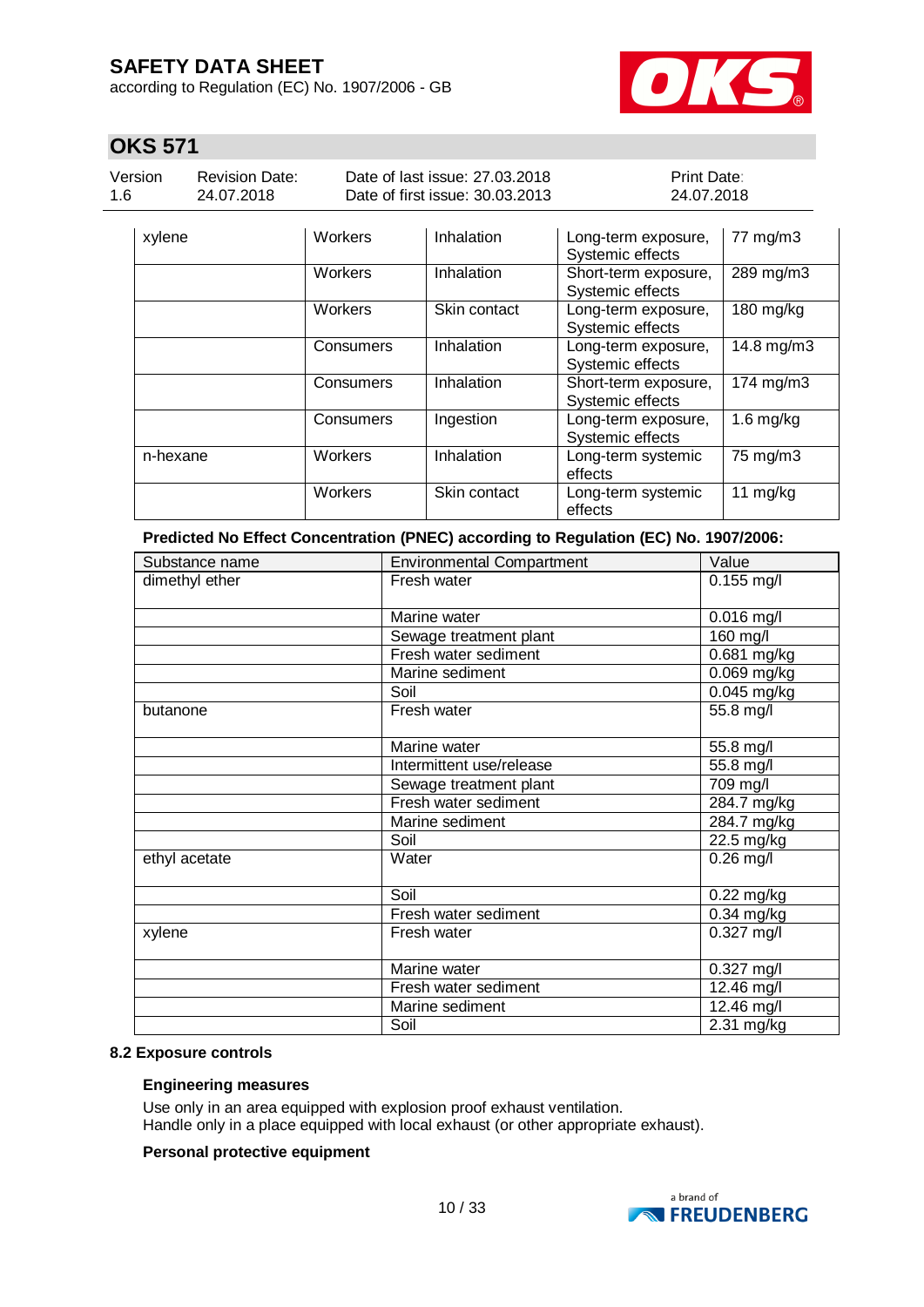according to Regulation (EC) No. 1907/2006 - GB



## **OKS 571**

| Version<br>1.6 | <b>Revision Date:</b><br>24.07.2018             | Date of last issue: 27.03.2018<br>Date of first issue: 30.03.2013                                                                                                                                                                                                                                                                     | Print Date:<br>24.07.2018 |
|----------------|-------------------------------------------------|---------------------------------------------------------------------------------------------------------------------------------------------------------------------------------------------------------------------------------------------------------------------------------------------------------------------------------------|---------------------------|
|                | Eye protection                                  | Safety glasses with side-shields conforming to EN166                                                                                                                                                                                                                                                                                  |                           |
|                | Hand protection<br>Material<br>Protective index | butyl-rubber<br>Class 1                                                                                                                                                                                                                                                                                                               |                           |
|                | <b>Remarks</b>                                  | Wear protective gloves. The selected protective gloves have<br>to satisfy the specifications of EU Directive 89/686/EEC and<br>the standard EN 374 derived from it. The break through time<br>depends amongst other things on the material, the thickness<br>and the type of glove and therefore has to be measured for<br>each case. |                           |
|                | Respiratory protection                          | Use respiratory protection unless adequate local exhaust<br>ventilation is provided or exposure assessment demonstrates<br>that exposures are within recommended exposure guidelines.                                                                                                                                                 |                           |
|                | Filter type                                     | Recommended Filter type:                                                                                                                                                                                                                                                                                                              |                           |
|                |                                                 | Organic gas and low boiling vapour type (AX)                                                                                                                                                                                                                                                                                          |                           |
|                | Protective measures                             | The type of protective equipment must be selected according<br>to the concentration and amount of the dangerous substance<br>at the specific workplace.<br>Choose body protection in relation to its type, to the<br>concentration and amount of dangerous substances, and to<br>the specific work-place.                             |                           |

## **SECTION 9: Physical and chemical properties**

## **9.1 Information on basic physical and chemical properties**

| Appearance                  | t.  | aerosol                     |
|-----------------------------|-----|-----------------------------|
| Colour                      | t.  | white                       |
| Odour                       | t.  | solvent-like                |
| Odour Threshold             | t.  | No data available           |
|                             |     |                             |
| рH                          | t.  | Not applicable              |
| Melting point/range         | × 1 | No data available           |
| Boiling point/boiling range |     | : $<$ -20 °C<br>(1,013 hPa) |
| Flash point                 |     | : < -20 °C                  |

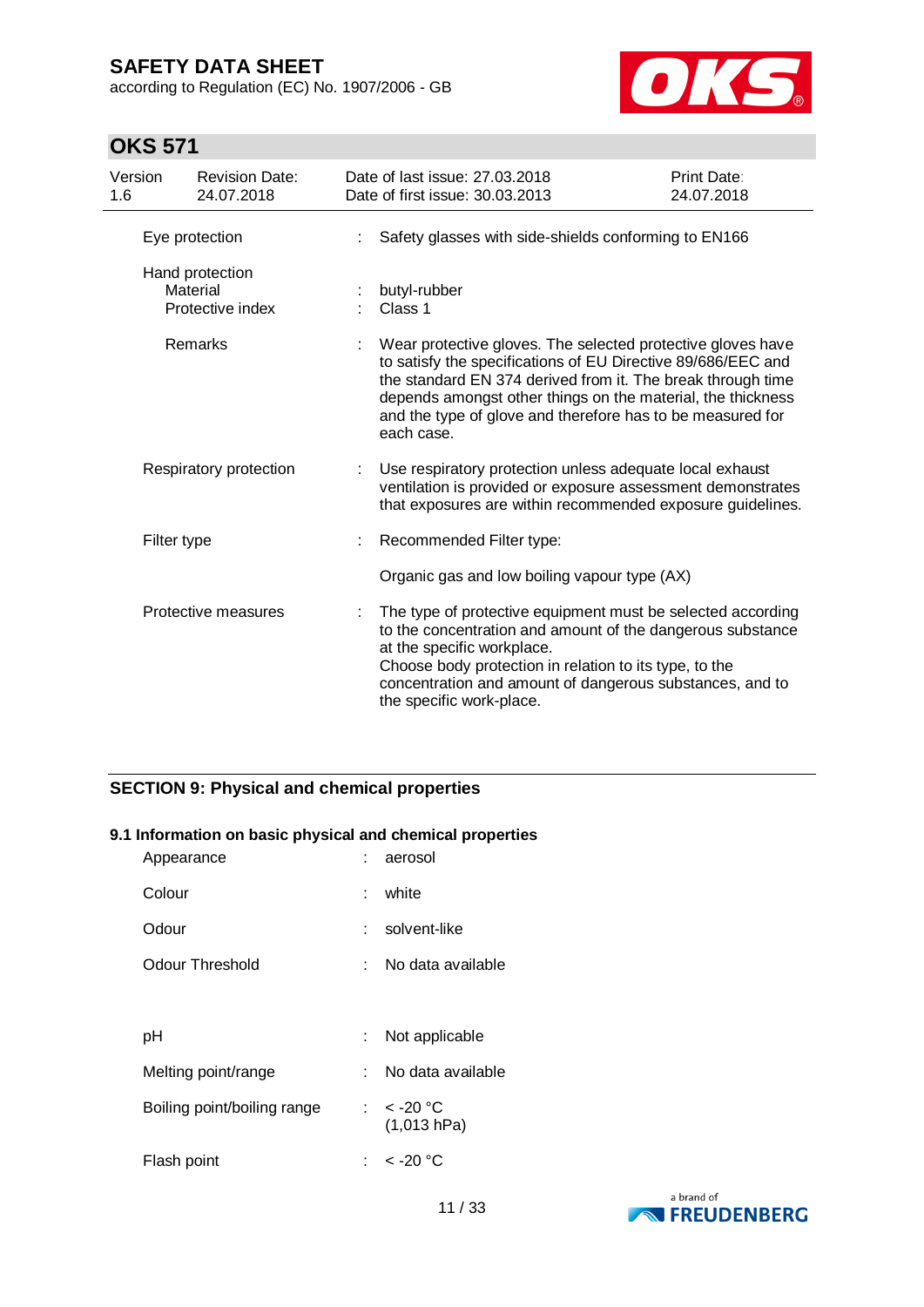according to Regulation (EC) No. 1907/2006 - GB



| Version<br>1.6 |                     | <b>Revision Date:</b><br>24.07.2018        |                | Date of last issue: 27.03.2018<br>Date of first issue: 30.03.2013 | Print Date:<br>24.07.2018 |
|----------------|---------------------|--------------------------------------------|----------------|-------------------------------------------------------------------|---------------------------|
|                |                     |                                            |                | Method: Abel-Pensky                                               |                           |
|                |                     | Evaporation rate                           |                | No data available                                                 |                           |
|                |                     | Flammability (solid, gas)                  | ÷              | Extremely flammable aerosol.                                      |                           |
|                |                     | Upper explosion limit                      | ÷              | 26.2 %(V)                                                         |                           |
|                |                     | Lower explosion limit                      | ÷.             | 1.4 %(V)                                                          |                           |
|                |                     | Vapour pressure                            | ÷              | 4,400 hPa (20 °C)                                                 |                           |
|                |                     | Relative vapour density                    |                | No data available                                                 |                           |
|                | Density             |                                            |                | $0.74$ g/cm3<br>(20 °C)                                           |                           |
|                | <b>Bulk density</b> |                                            | ÷              | No data available                                                 |                           |
|                |                     | Solubility(ies)<br>Water solubility        | ÷              | insoluble                                                         |                           |
|                |                     | Solubility in other solvents               | $\mathbb{R}^n$ | No data available                                                 |                           |
|                |                     | Partition coefficient: n-<br>octanol/water |                | No data available                                                 |                           |
|                |                     | Auto-ignition temperature                  |                | No data available                                                 |                           |
|                |                     | Decomposition temperature                  | ÷              | No data available                                                 |                           |
|                | Viscosity           | Viscosity, dynamic                         | ÷              | No data available                                                 |                           |
|                |                     | Viscosity, kinematic                       | t.             | < 20.5 mm2/s (40 $^{\circ}$ C)                                    |                           |
|                |                     | <b>Explosive properties</b>                |                | Not explosive                                                     |                           |
|                |                     | Oxidizing properties                       |                | No data available                                                 |                           |
|                |                     | 9.2 Other information                      |                |                                                                   |                           |
|                |                     | Sublimation point                          |                | No data available                                                 |                           |
|                |                     | Metal corrosion rate                       |                | Not corrosive to metals                                           |                           |
|                | Self-ignition       |                                            |                | not auto-flammable                                                |                           |

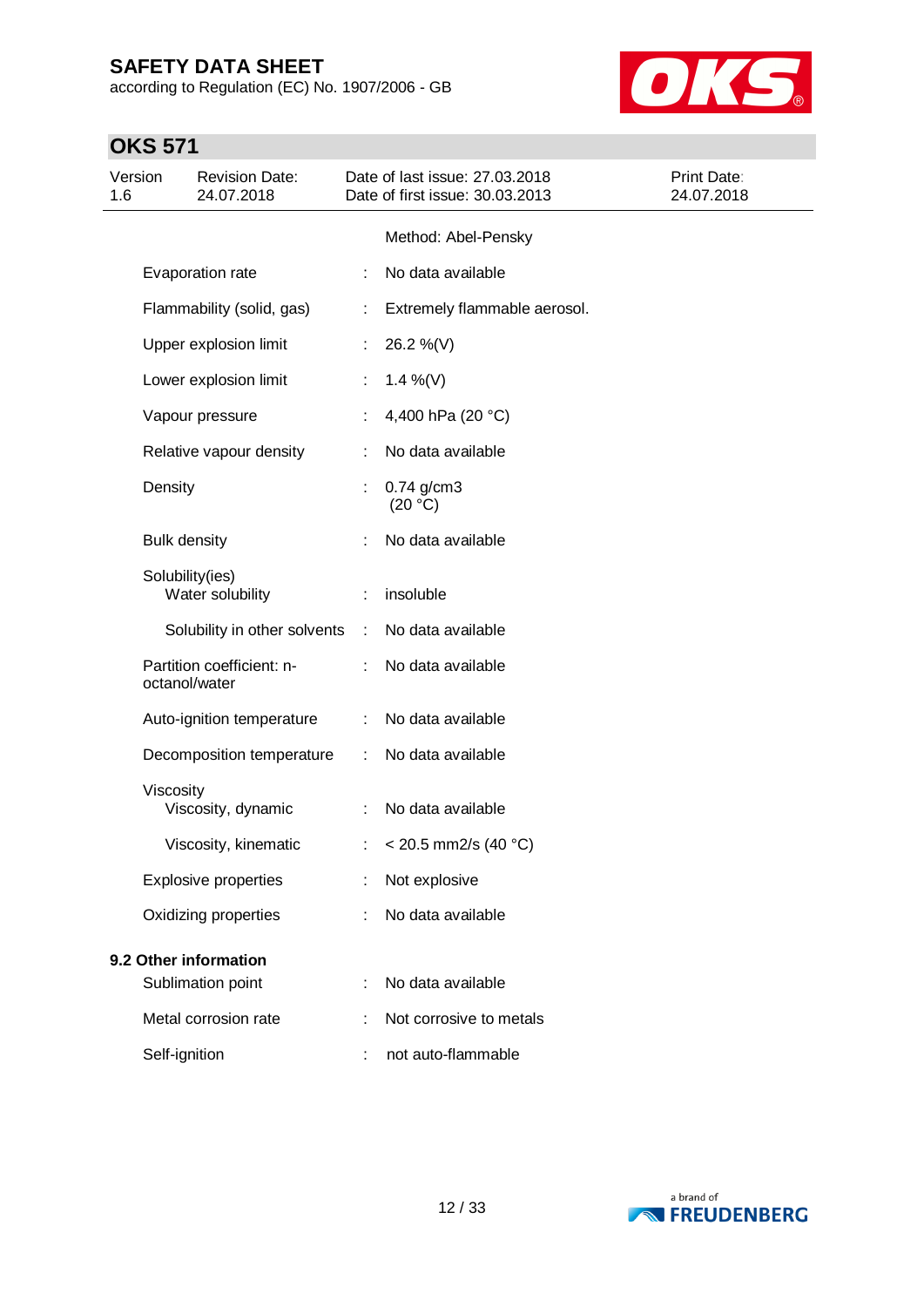according to Regulation (EC) No. 1907/2006 - GB



## **OKS 571**

| Version | <b>Revision Date:</b> | Date of last issue: 27,03,2018  | <b>Print Date:</b> |
|---------|-----------------------|---------------------------------|--------------------|
| 1.6     | 24.07.2018            | Date of first issue: 30.03.2013 | 24.07.2018         |

## **SECTION 10: Stability and reactivity**

#### **10.1 Reactivity**

No hazards to be specially mentioned.

#### **10.2 Chemical stability**

Stable under normal conditions.

### **10.3 Possibility of hazardous reactions**

Hazardous reactions : No dangerous reaction known under conditions of normal use.

### **10.4 Conditions to avoid**

Conditions to avoid : Heat, flames and sparks.

### **10.5 Incompatible materials**

Materials to avoid : Oxidizing agents

### **10.6 Hazardous decomposition products**

No decomposition if stored and applied as directed.

## **SECTION 11: Toxicological information**

## **11.1 Information on toxicological effects**

# **Acute toxicity Product:** Acute oral toxicity : Remarks: Effects due to ingestion may include: Symptoms: Central nervous system depression Acute inhalation toxicity : Acute toxicity estimate: > 5 mg/l Exposure time: 4 h Test atmosphere: dust/mist Method: Calculation method Remarks: Respiration of solvent vapour may cause dizziness. Symptoms: Inhalation may provoke the following symptoms:, Respiratory disorder, Dizziness, Drowsiness, Vomiting, Fatigue, Vertigo, Central nervous system depression Acute dermal toxicity : Acute toxicity estimate: > 2,000 mg/kg Method: Calculation method Symptoms: Redness, Local irritation

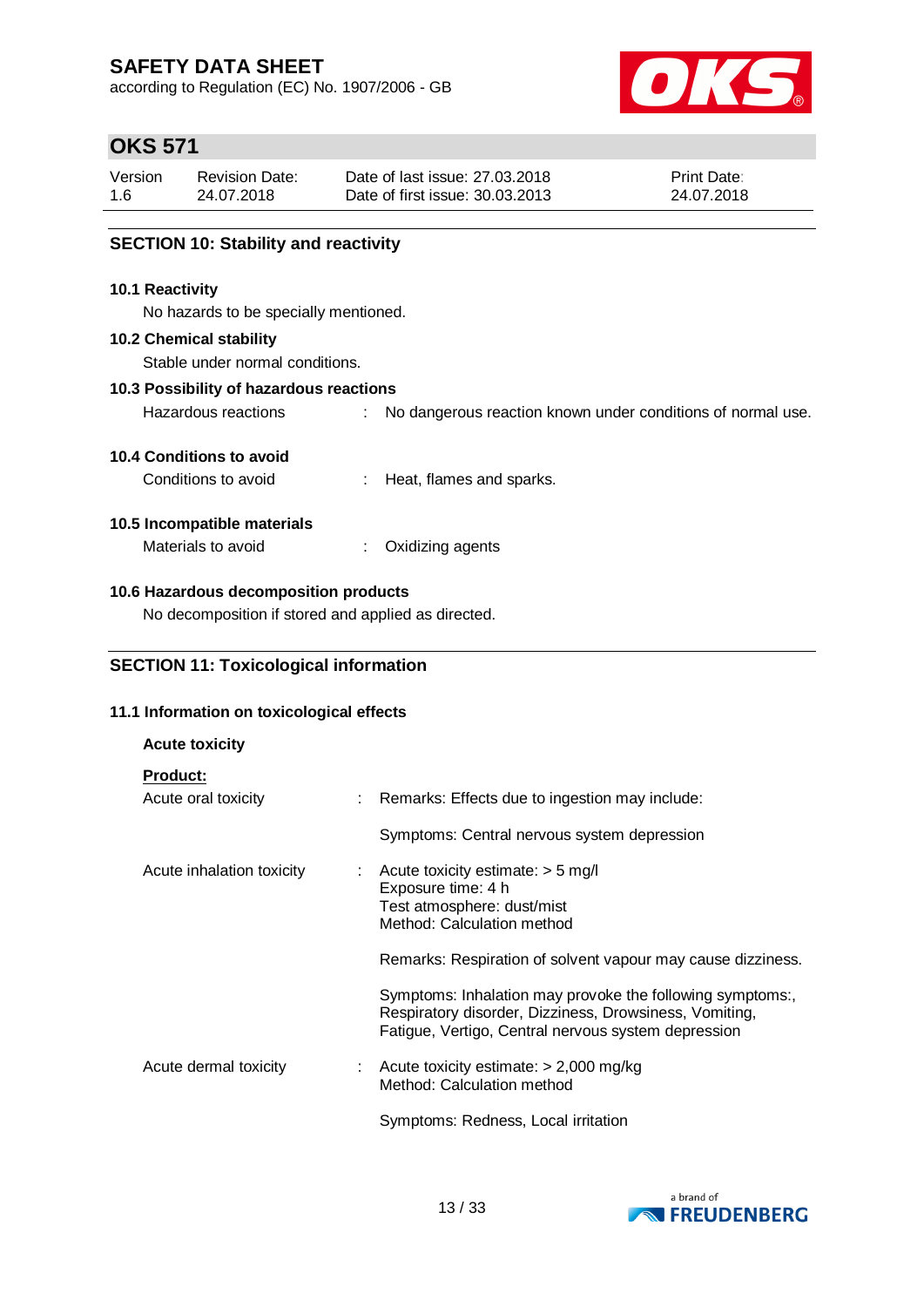according to Regulation (EC) No. 1907/2006 - GB



| Version<br>1.6 | <b>Revision Date:</b><br>24.07.2018 |    | Date of last issue: 27.03.2018<br>Date of first issue: 30.03.2013                                                                                                                           | <b>Print Date:</b><br>24.07.2018 |
|----------------|-------------------------------------|----|---------------------------------------------------------------------------------------------------------------------------------------------------------------------------------------------|----------------------------------|
|                | Components:                         |    |                                                                                                                                                                                             |                                  |
|                |                                     |    | Naphtha (petroleum), hydrotreated light; Low boiling point hydrogen treated naphtha:                                                                                                        |                                  |
|                | Acute oral toxicity                 | t. | LD50 (Rat): $> 5,000$ mg/kg<br>Method: OECD Test Guideline 401<br>GLP: yes                                                                                                                  |                                  |
|                | Acute inhalation toxicity           | t. | $LC50$ (Rat): $> 25.2$ mg/l<br>Exposure time: 4 h<br>Test atmosphere: vapour<br>Assessment: The substance or mixture has no acute<br>inhalation toxicity                                    |                                  |
|                | Acute dermal toxicity               |    | LD50 (Rabbit): $> 2,000$ mg/kg<br>Method: OECD Test Guideline 402<br>GLP: yes<br>Assessment: The substance or mixture has no acute dermal<br>toxicity                                       |                                  |
|                | butanone:                           |    |                                                                                                                                                                                             |                                  |
|                | Acute oral toxicity                 |    | : LD50 (Rat): 2,193 mg/kg<br>Method: OECD Test Guideline 423<br>GLP: yes                                                                                                                    |                                  |
|                | Acute inhalation toxicity           |    | : LC50 (Rat): 34 mg/l<br>Exposure time: 4 h<br>Test atmosphere: vapour                                                                                                                      |                                  |
|                | Acute dermal toxicity               |    | : LD50 (Rabbit): $> 5,000$ mg/kg<br>Method: OECD Test Guideline 402                                                                                                                         |                                  |
|                | acetone:                            |    |                                                                                                                                                                                             |                                  |
|                | Acute oral toxicity                 |    | : LD50 Oral (Rat): 5,800 mg/kg                                                                                                                                                              |                                  |
|                | ethyl acetate:                      |    |                                                                                                                                                                                             |                                  |
|                | Acute oral toxicity                 |    | LD50 (Rat): 5,600 mg/kg                                                                                                                                                                     |                                  |
|                | Acute inhalation toxicity           |    | LC50 (Rat): 58 mg/l<br>Exposure time: 8 h<br>Assessment: The substance or mixture is classified as specific<br>target organ toxicant, single exposure, category 3 with<br>narcotic effects. |                                  |
|                | Acute dermal toxicity               |    | LD50 (Rabbit): 18,000 mg/kg                                                                                                                                                                 |                                  |
|                | xylene:                             |    |                                                                                                                                                                                             |                                  |
|                | Acute oral toxicity                 |    | LD50 (Rat): 4,300 mg/kg                                                                                                                                                                     |                                  |
|                | Acute inhalation toxicity           |    | Assessment: The component/mixture is moderately toxic after<br>short term inhalation.                                                                                                       |                                  |

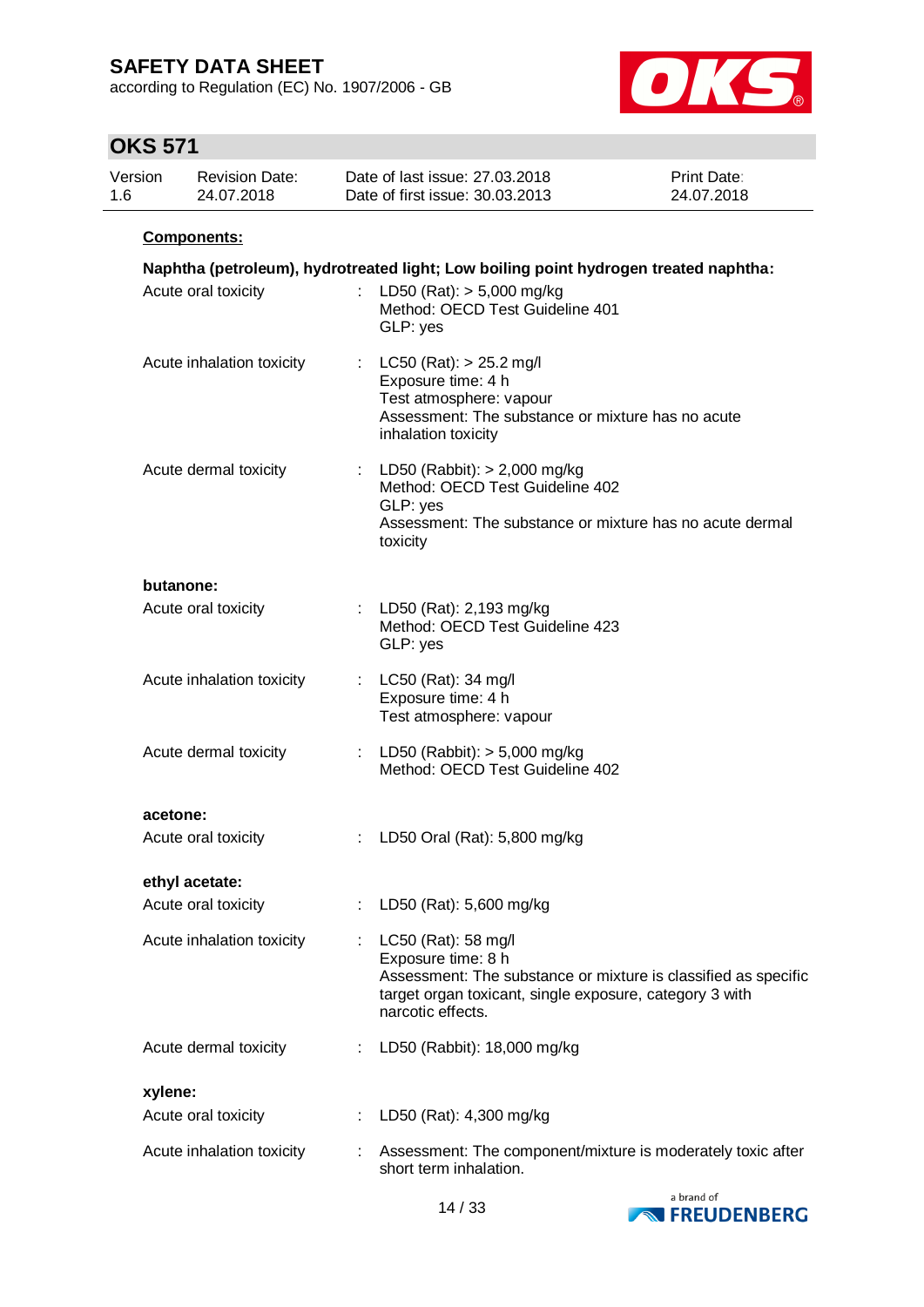according to Regulation (EC) No. 1907/2006 - GB



## **OKS 571**

| Version<br>1.6        | <b>Revision Date:</b><br>24.07.2018          | Date of last issue: 27,03,2018<br>Date of first issue: 30.03.2013                                             | Print Date:<br>24.07.2018                                   |
|-----------------------|----------------------------------------------|---------------------------------------------------------------------------------------------------------------|-------------------------------------------------------------|
| Acute dermal toxicity |                                              | single contact with skin.                                                                                     | Assessment: The component/mixture is moderately toxic after |
| n-hexane:             | Acute oral toxicity                          | : LD50 (Rat): $> 5,000$ mg/kg<br>Method: OECD Test Guideline 401                                              |                                                             |
|                       | Acute inhalation toxicity                    | : LC50 (Rat): 259.35 mg/l<br>Exposure time: 4 h<br>Test atmosphere: vapour<br>Method: OECD Test Guideline 403 |                                                             |
|                       | Acute dermal toxicity                        | : LD50 (Rabbit): $3,350$ mg/kg<br>Method: OECD Test Guideline 402<br>toxicity                                 | Assessment: The substance or mixture has no acute dermal    |
|                       | dimethyl ether:<br>Acute inhalation toxicity | : LC50 (Rat): 309 mg/l<br>Exposure time: 4 h<br>Test atmosphere: gas                                          |                                                             |

### **Skin corrosion/irritation**

#### **Product:**

Remarks: Irritating to skin.

### **Components:**

### **Naphtha (petroleum), hydrotreated light; Low boiling point hydrogen treated naphtha:**

Species: Rabbit Assessment: Irritating to skin. Method: OECD Test Guideline 404 Result: Irritating to skin. GLP: yes

#### **butanone:**

Species: Rabbit Assessment: No skin irritation Method: OECD Test Guideline 404 Result: No skin irritation

Result: Repeated exposure may cause skin dryness or cracking.

## **acetone:**

Result: Repeated exposure may cause skin dryness or cracking.

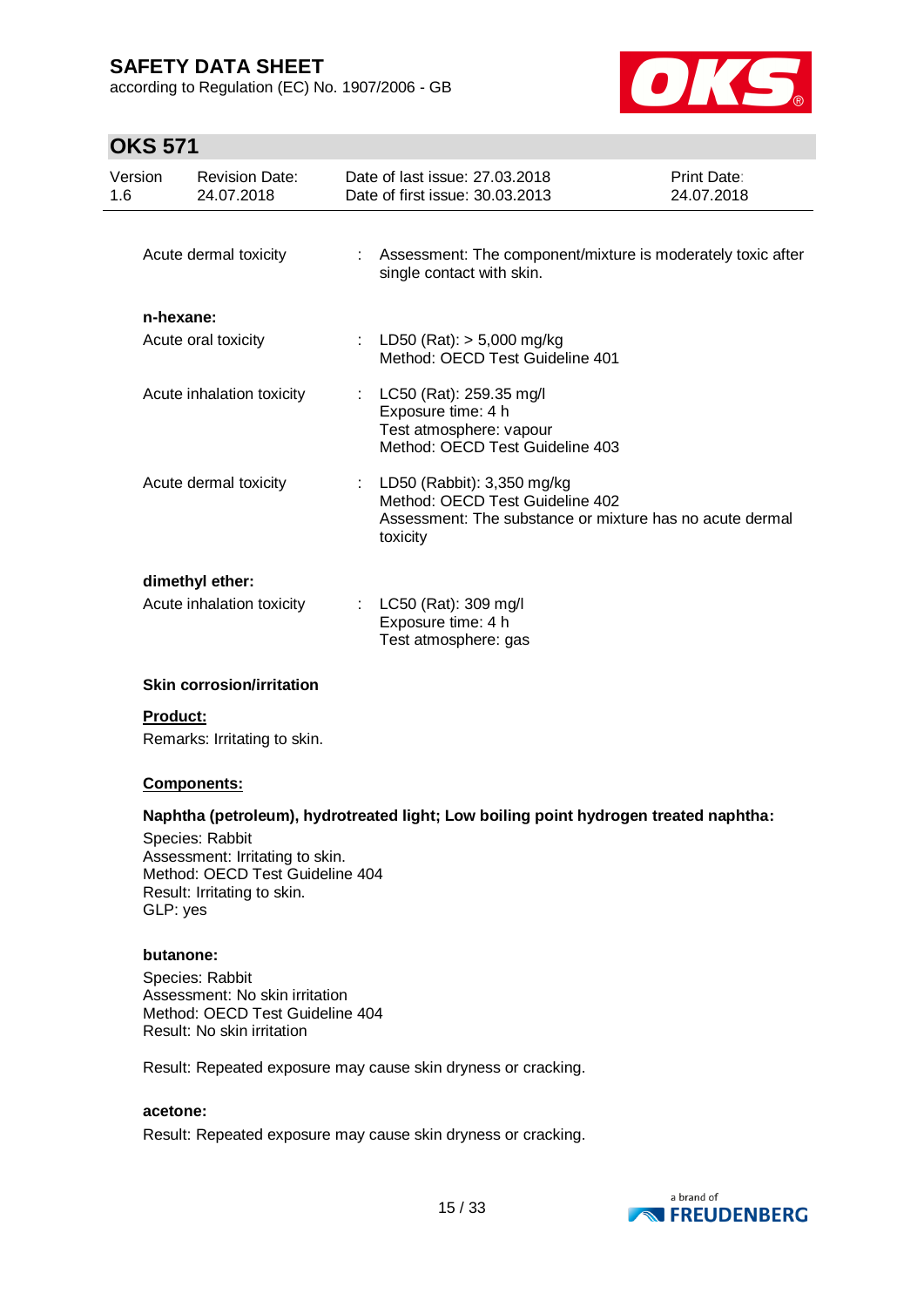according to Regulation (EC) No. 1907/2006 - GB



## **OKS 571**

| Version | <b>Revision Date:</b> | Date of last issue: 27,03,2018  | <b>Print Date:</b> |
|---------|-----------------------|---------------------------------|--------------------|
| 1.6     | 24.07.2018            | Date of first issue: 30.03.2013 | 24.07.2018         |

#### **ethyl acetate:**

Species: Rabbit Result: No skin irritation

### **xylene:**

Species: Rabbit Assessment: Irritating to skin. Result: Irritating to skin.

#### **n-hexane:**

Species: Rabbit Assessment: Irritating to skin. Method: OECD Test Guideline 404 Result: Irritating to skin.

#### **dimethyl ether:**

Assessment: No skin irritation Result: No skin irritation

#### **Serious eye damage/eye irritation**

**Product:** Remarks: Irritating to eyes.

# **Components:**

### **Naphtha (petroleum), hydrotreated light; Low boiling point hydrogen treated naphtha:**

Species: Rabbit Assessment: No eye irritation Method: OECD Test Guideline 405 Result: No eye irritation GLP: yes

#### **butanone:**

Species: Rabbit Assessment: Irritating to eyes. Method: OECD Test Guideline 405 Result: Irritating to eyes.

#### **acetone:**

Species: Rabbit Result: Eye irritation

### **ethyl acetate:**

Species: Rabbit Result: Mild eye irritation

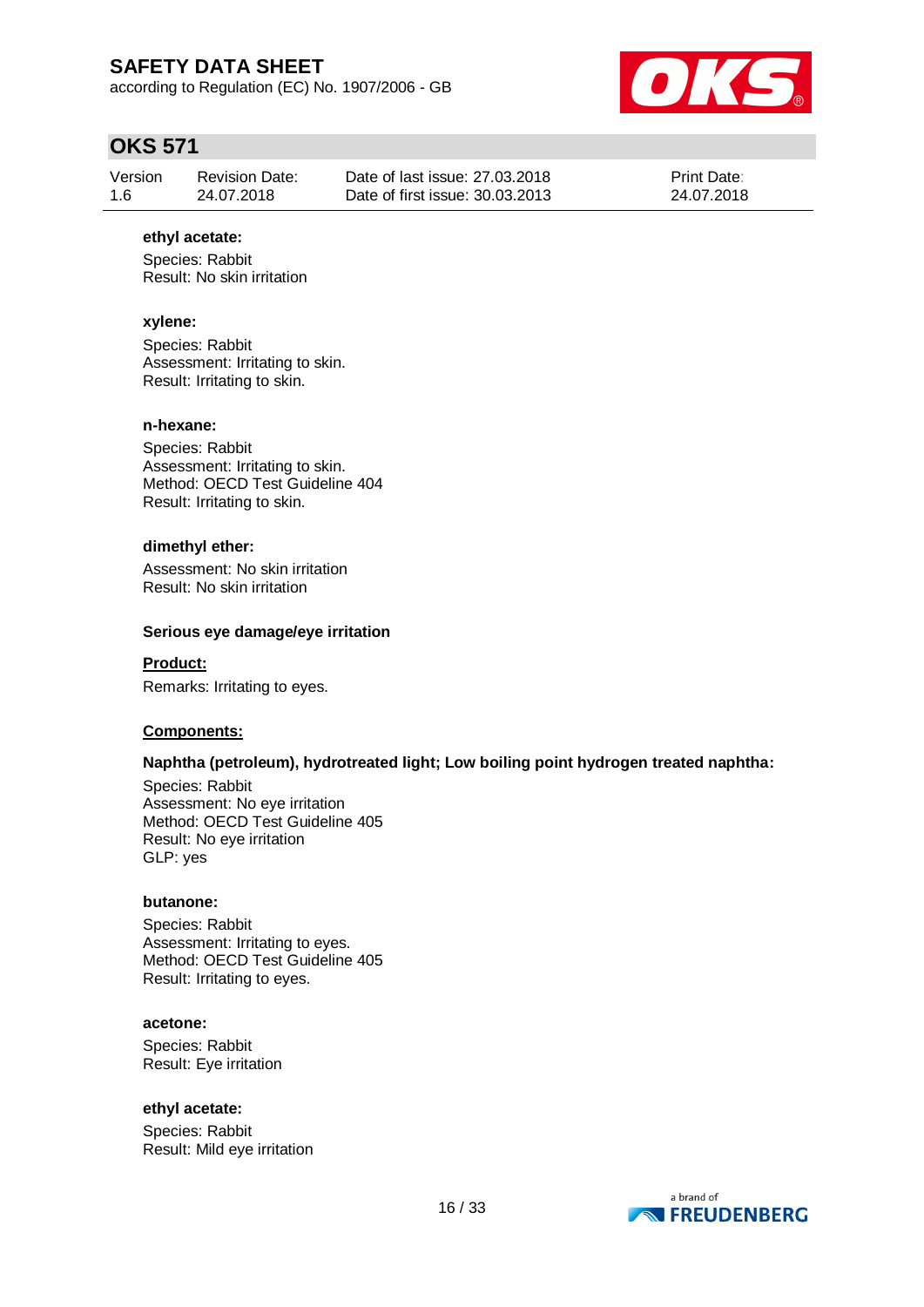according to Regulation (EC) No. 1907/2006 - GB



## **OKS 571**

| Version | Revision Date: | Date of last issue: 27,03,2018  | <b>Print Date:</b> |
|---------|----------------|---------------------------------|--------------------|
| 1.6     | 24.07.2018     | Date of first issue: 30.03.2013 | 24.07.2018         |

#### **xylene:**

Species: Rabbit Assessment: Irritating to eyes. Result: Irritating to eyes.

#### **n-hexane:**

Species: Rabbit Assessment: No eye irritation Method: OECD Test Guideline 405 Result: No eye irritation

### **dimethyl ether:**

Assessment: No eye irritation Result: No eye irritation

#### **Respiratory or skin sensitisation**

#### **Product:**

Remarks: This information is not available.

#### **Components:**

### **Naphtha (petroleum), hydrotreated light; Low boiling point hydrogen treated naphtha:**

Test Type: Buehler Test Species: Guinea pig Assessment: Does not cause skin sensitisation. Method: OECD Test Guideline 406 Result: Does not cause skin sensitisation. GLP: yes

#### **butanone:**

Test Type: Maximisation Test Species: Guinea pig Assessment: Does not cause skin sensitisation. Method: OECD Test Guideline 406 Result: Does not cause skin sensitisation. GLP: yes

#### **ethyl acetate:**

Species: Guinea pig Method: OECD Test Guideline 406 Result: Did not cause sensitisation on laboratory animals.

#### **xylene:**

Species: Mouse Assessment: Did not cause sensitisation on laboratory animals. Method: OECD Test Guideline 429 Result: Did not cause sensitisation on laboratory animals.

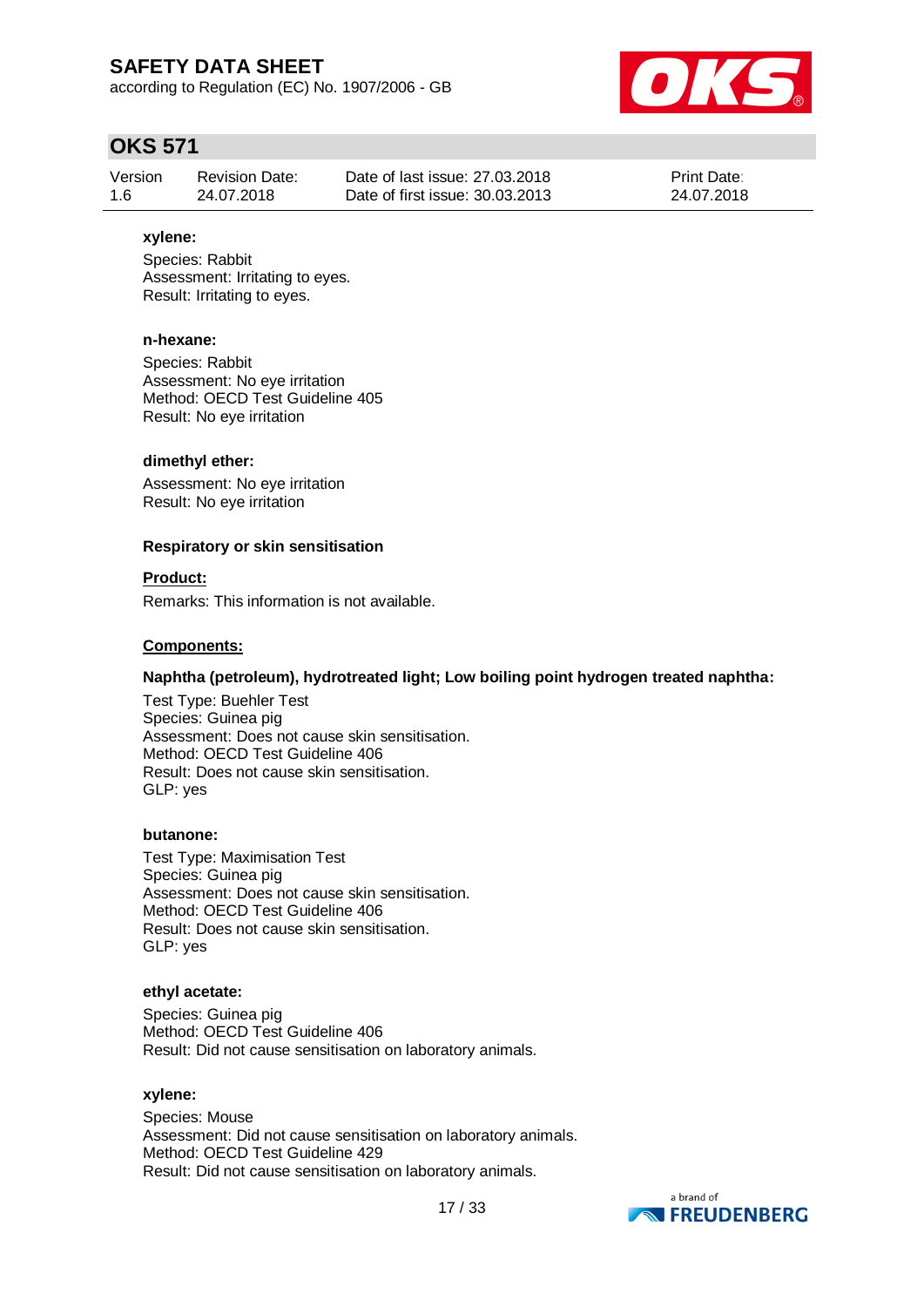according to Regulation (EC) No. 1907/2006 - GB



## **OKS 571**

| Version | Revision Date: | Date of last issue: 27,03,2018  | <b>Print Date:</b> |
|---------|----------------|---------------------------------|--------------------|
| 1.6     | 24.07.2018     | Date of first issue: 30.03.2013 | 24.07.2018         |

## **n-hexane:**

Species: Mouse Assessment: Does not cause skin sensitisation. Result: Does not cause skin sensitisation.

#### **dimethyl ether:**

Assessment: Does not cause skin sensitisation. Result: Does not cause skin sensitisation.

### **Germ cell mutagenicity**

### **Product:**

| Genotoxicity in vitro                 | Remarks: No data available                                                            |
|---------------------------------------|---------------------------------------------------------------------------------------|
| Genotoxicity in vivo                  | Remarks: No data available                                                            |
| Components:                           |                                                                                       |
| butanone:                             |                                                                                       |
| Germ cell mutagenicity-<br>Assessment | : Tests on bacterial or mammalian cell cultures did not show<br>mutagenic effects.    |
| xylene:                               |                                                                                       |
| Germ cell mutagenicity-<br>Assessment | Tests on bacterial or mammalian cell cultures did not show<br>mutagenic effects.      |
| dimethyl ether:                       |                                                                                       |
| Genotoxicity in vitro                 | : Test Type: Ames test<br>Method: OECD Test Guideline 471<br>Result: negative         |
| Genotoxicity in vivo                  | Species: Drosophila melanogaster (vinegar fly)<br>Application Route: inhalation (gas) |

Method: OECD Test Guideline 477

Result: negative

## **Carcinogenicity**

**Product:** Remarks: No data available

#### **Components:**

#### **butanone:**

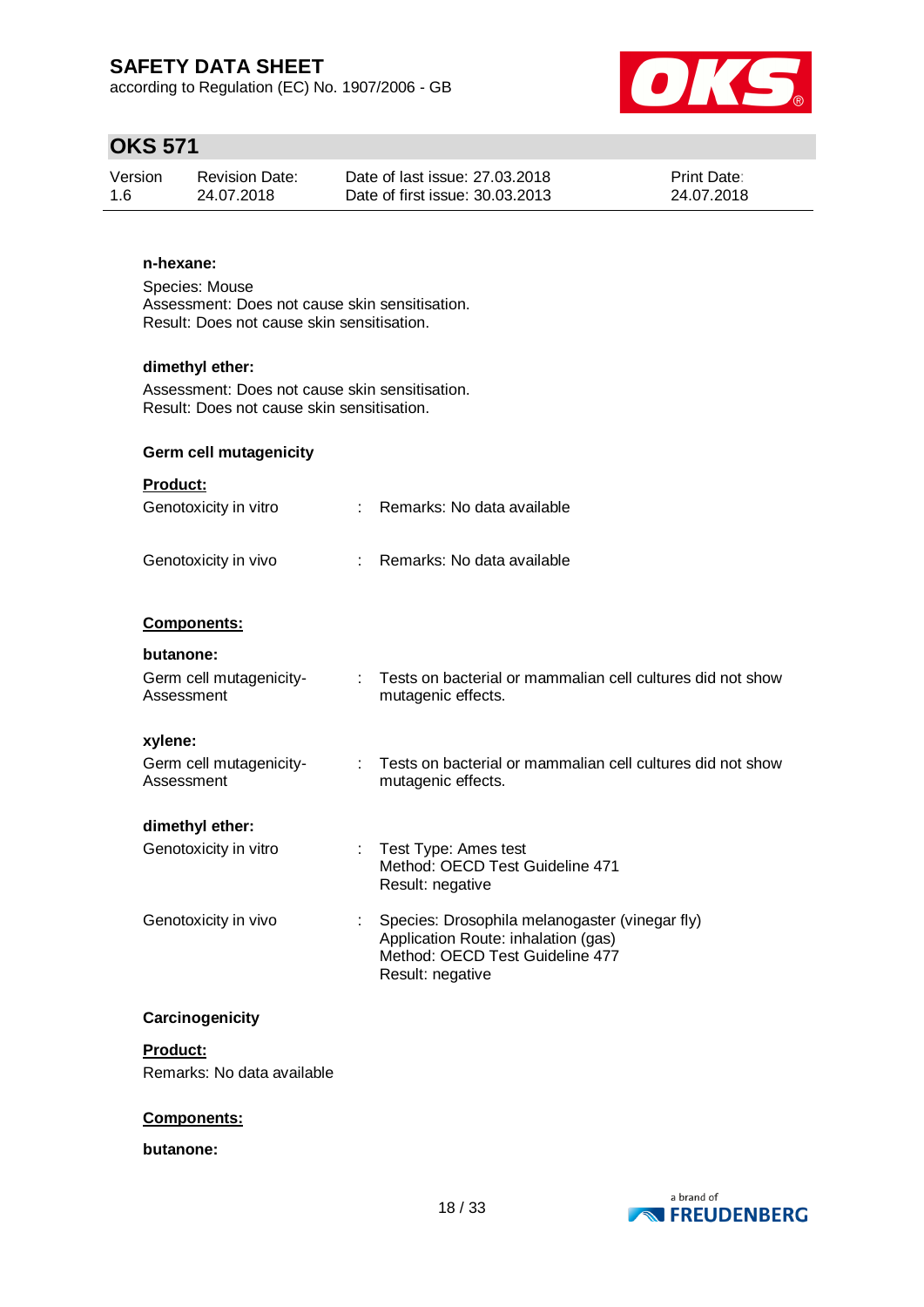according to Regulation (EC) No. 1907/2006 - GB



## **OKS 571**

| Version<br>1.6 |                         | <b>Revision Date:</b><br>24.07.2018                                                                                  |                           | Date of last issue: 27.03.2018<br>Date of first issue: 30.03.2013 | Print Date:<br>24.07.2018 |
|----------------|-------------------------|----------------------------------------------------------------------------------------------------------------------|---------------------------|-------------------------------------------------------------------|---------------------------|
|                | Assessment              | Carcinogenicity -                                                                                                    | $\mathbb{Z}^{\mathbb{Z}}$ | Not classifiable as a human carcinogen.                           |                           |
|                | xylene:                 |                                                                                                                      |                           |                                                                   |                           |
|                | Assessment              | Carcinogenicity -                                                                                                    | ÷.                        | Not classifiable as a human carcinogen.                           |                           |
|                |                         | dimethyl ether:                                                                                                      |                           |                                                                   |                           |
|                | Species: Rat<br>47 mg/l | Application Route: inhalation (gas)<br>Exposure time: 2 Years<br>Method: OECD Test Guideline 453<br>Result: negative |                           |                                                                   |                           |
|                |                         | <b>Reproductive toxicity</b>                                                                                         |                           |                                                                   |                           |
|                | <b>Product:</b>         |                                                                                                                      |                           |                                                                   |                           |
|                |                         | Effects on fertility                                                                                                 |                           | : Remarks: No data available                                      |                           |
|                | development             | Effects on foetal                                                                                                    |                           | Remarks: No data available                                        |                           |
|                |                         | Components:                                                                                                          |                           |                                                                   |                           |
|                | butanone:               |                                                                                                                      |                           |                                                                   |                           |
|                | Assessment              | Reproductive toxicity -                                                                                              | $\mathbb{Z}^{\times}$     | No toxicity to reproduction<br>No effects on or via lactation     |                           |
|                | xylene:                 |                                                                                                                      |                           |                                                                   |                           |
|                | Assessment              | Reproductive toxicity -                                                                                              | $\mathbb{Z}^{\times}$     | No toxicity to reproduction<br>No toxicity to reproduction        |                           |
|                | n-hexane:               |                                                                                                                      |                           |                                                                   |                           |
|                | Assessment              | Reproductive toxicity -                                                                                              |                           | Suspected human reproductive toxicant                             |                           |
|                |                         | dimethyl ether:                                                                                                      |                           |                                                                   |                           |
|                | Assessment              | Reproductive toxicity -                                                                                              |                           | : Animal testing did not show any effects on fertility.           |                           |
|                |                         | <b>STOT - single exposure</b>                                                                                        |                           |                                                                   |                           |

### **Components:**

## **Naphtha (petroleum), hydrotreated light; Low boiling point hydrogen treated naphtha:** Exposure routes: Inhalation

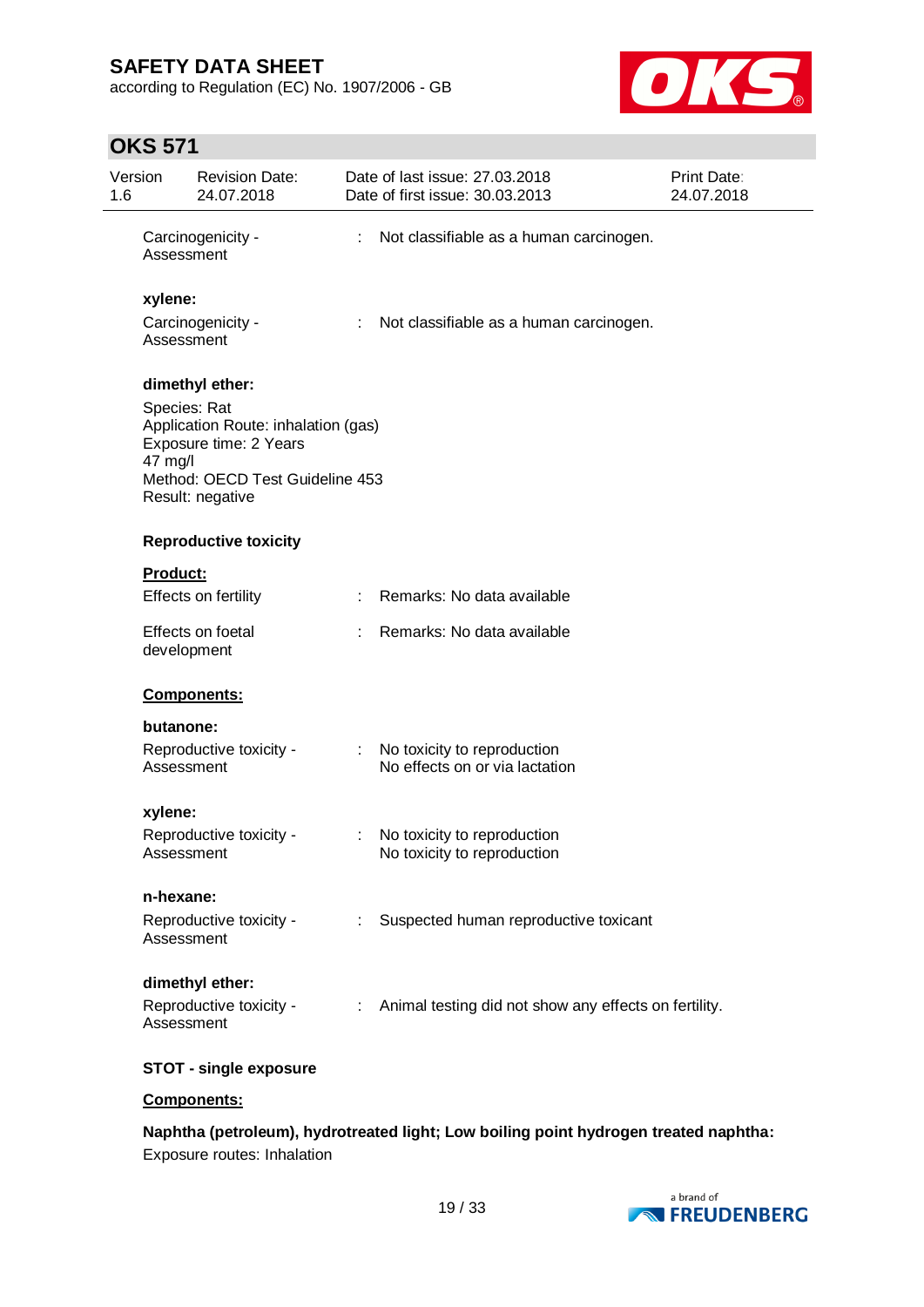according to Regulation (EC) No. 1907/2006 - GB



## **OKS 571**

| Version | <b>Revision Date:</b> | Date of last issue: 27,03,2018  | Print Date: |
|---------|-----------------------|---------------------------------|-------------|
| 1.6     | 24.07.2018            | Date of first issue: 30.03.2013 | 24.07.2018  |

Target Organs: Central nervous system Assessment: May cause drowsiness or dizziness.

#### **butanone:**

Exposure routes: Inhalation Target Organs: Respiratory system Assessment: The substance or mixture is classified as specific target organ toxicant, single exposure, category 3 with narcotic effects., May cause drowsiness or dizziness.

#### **acetone:**

Exposure routes: Inhalation Assessment: May cause drowsiness or dizziness.

#### **ethyl acetate:**

Exposure routes: Inhalation Assessment: The substance or mixture is classified as specific target organ toxicant, single exposure, category 3 with narcotic effects.

#### **xylene:**

Exposure routes: Inhalation Target Organs: Respiratory system Assessment: The substance or mixture is classified as specific target organ toxicant, single exposure, category 3 with respiratory tract irritation.

#### **n-hexane:**

Exposure routes: Inhalation Target Organs: Central nervous system Assessment: The substance or mixture is classified as specific target organ toxicant, single exposure, category 3 with narcotic effects.

### **STOT - repeated exposure**

#### **Components:**

#### **butanone:**

Assessment: The substance or mixture is not classified as specific target organ toxicant, repeated exposure.

### **xylene:**

Exposure routes: Inhalation Target Organs: Central nervous system Assessment: The substance or mixture is classified as specific target organ toxicant, repeated exposure, category 2.

Exposure routes: Ingestion Target Organs: Liver, Kidney Assessment: The substance or mixture is classified as specific target organ toxicant, repeated exposure, category 2.

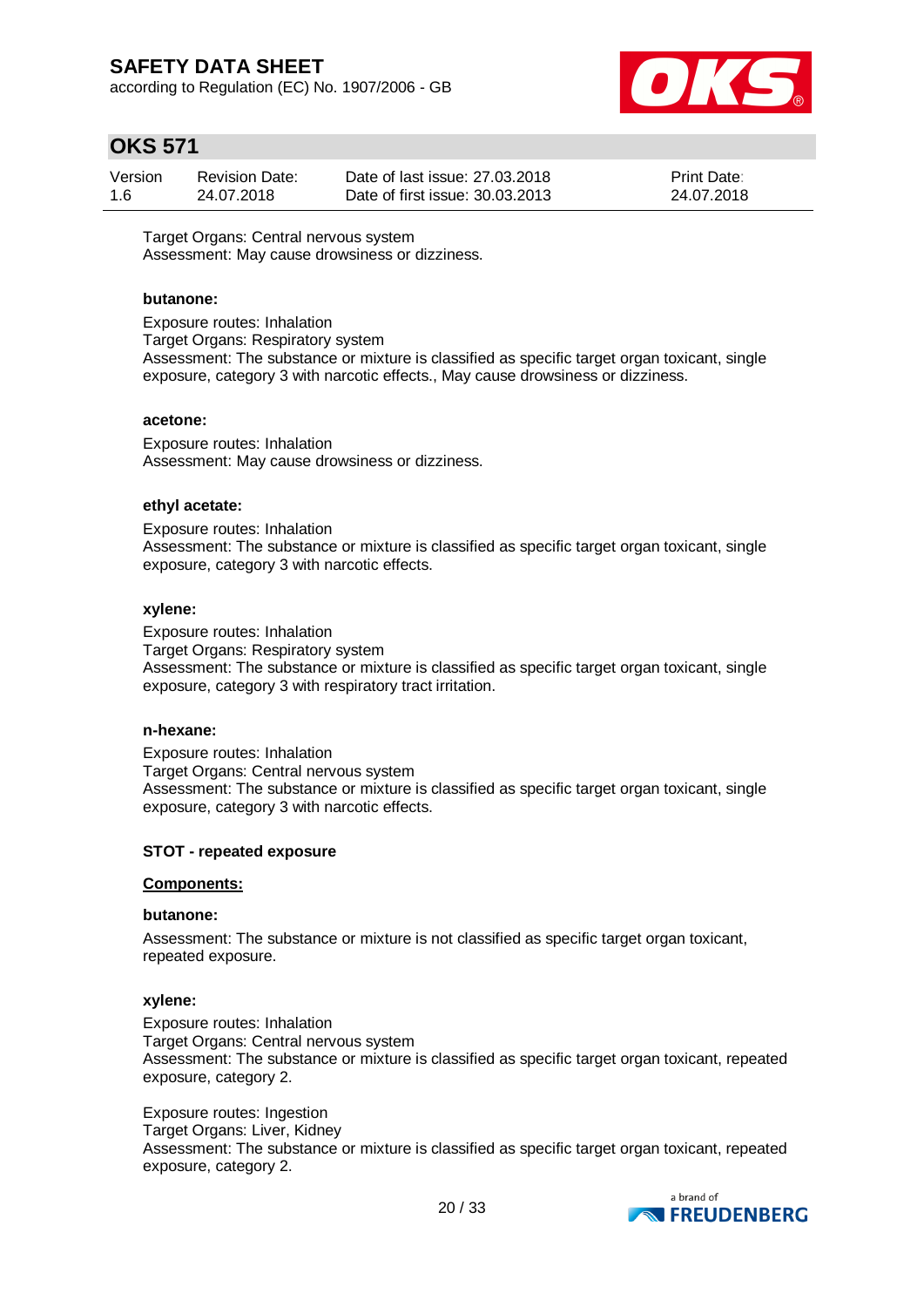according to Regulation (EC) No. 1907/2006 - GB



# **OKS 571**

| Version | <b>Revision Date:</b> | Date of last issue: 27,03,2018  | <b>Print Date:</b> |
|---------|-----------------------|---------------------------------|--------------------|
| 1.6     | 24.07.2018            | Date of first issue: 30.03.2013 | 24.07.2018         |

## **n-hexane:**

Exposure routes: Inhalation Target Organs: Central nervous system Assessment: The substance or mixture is classified as specific target organ toxicant, repeated exposure, category 2.

### **Repeated dose toxicity**

**Product:** Remarks: This information is not available.

### **Aspiration toxicity**

**Product:** May be fatal if swallowed and enters airways.

May be fatal if swallowed and enters airways.

### **Components:**

## **Naphtha (petroleum), hydrotreated light; Low boiling point hydrogen treated naphtha:**

May be fatal if swallowed and enters airways.

### **butanone:**

No aspiration toxicity classification

### **xylene:**

May be fatal if swallowed and enters airways.

### **n-hexane:**

May be fatal if swallowed and enters airways.

### **dimethyl ether:** No aspiration toxicity classification

### **Further information**

### **Product:**

Remarks: Ingestion causes irritation of upper respiratory system and gastrointestinal disturbance.

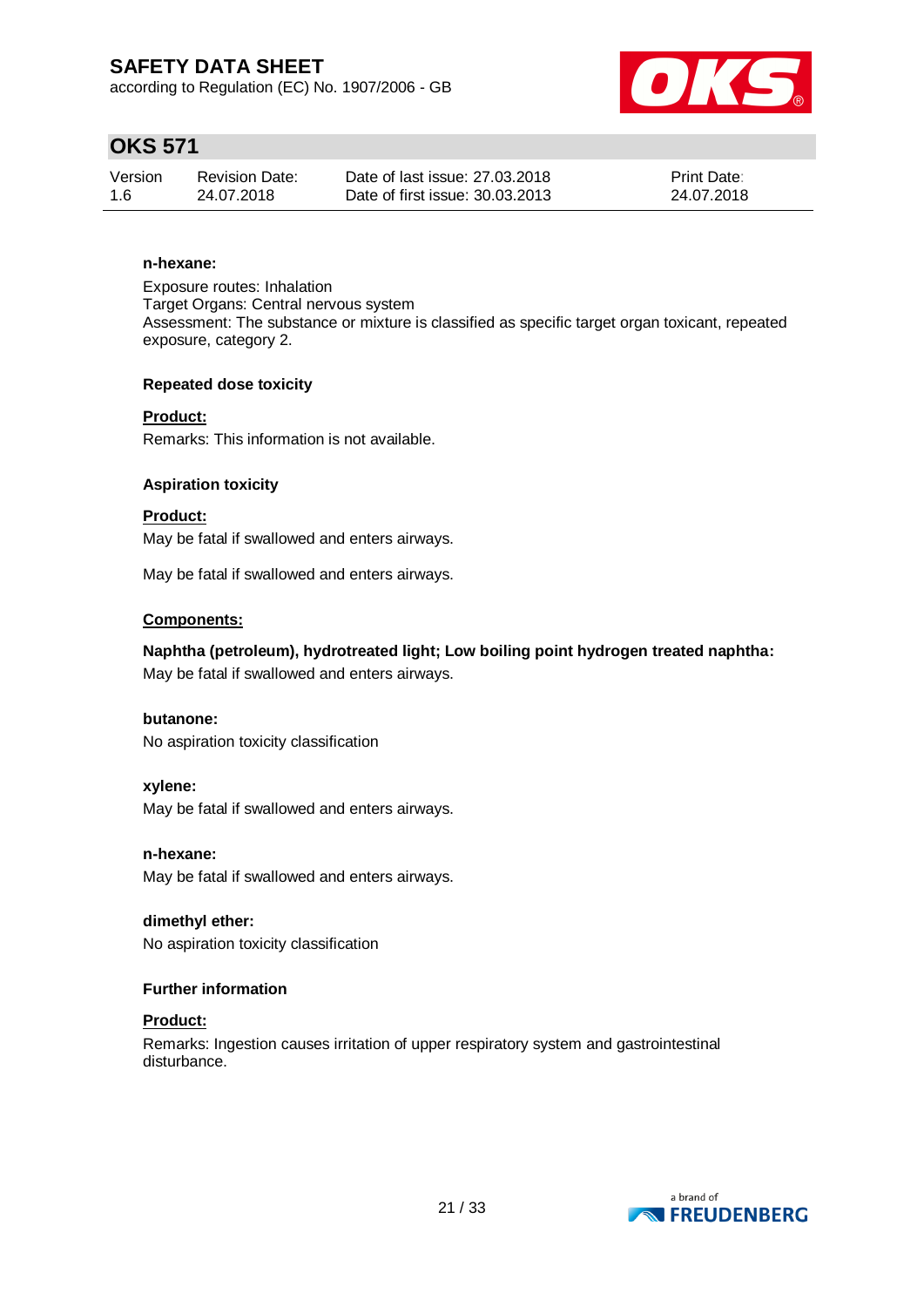according to Regulation (EC) No. 1907/2006 - GB



# **OKS 571**

| Version | <b>Revision Date:</b> | Date of last issue: 27,03,2018  | <b>Print Date:</b> |
|---------|-----------------------|---------------------------------|--------------------|
| 1.6     | 24.07.2018            | Date of first issue: 30.03.2013 | 24.07.2018         |

## **SECTION 12: Ecological information**

### **12.1 Toxicity**

## **Product:**

| Toxicity to fish                                         | ÷ | Remarks: Harmful to aquatic organisms, may cause long-term<br>adverse effects in the aquatic environment. |
|----------------------------------------------------------|---|-----------------------------------------------------------------------------------------------------------|
| Toxicity to daphnia and other :<br>aquatic invertebrates |   | Remarks: No data available                                                                                |
| Toxicity to algae                                        | ÷ | Remarks: No data available                                                                                |
| Toxicity to microorganisms                               | ÷ | Remarks: No data available                                                                                |

### **Components:**

|                                 |                       | Naphtha (petroleum), hydrotreated light; Low boiling point hydrogen treated naphtha:                                                                            |            |
|---------------------------------|-----------------------|-----------------------------------------------------------------------------------------------------------------------------------------------------------------|------------|
| Toxicity to fish                |                       | LC50 (Oncorhynchus mykiss (rainbow trout)): 10 mg/l<br>Exposure time: 96 h<br>Test Type: semi-static test<br>Method: OECD Test Guideline 203<br>GLP: yes        |            |
| aquatic invertebrates           |                       | Toxicity to daphnia and other : EC50 (Daphnia magna (Water flea)): 4.5 mg/l<br>Exposure time: 48 h<br>Test Type: static test<br>Method: OECD Test Guideline 202 |            |
| Toxicity to algae               | $\mathbb{Z}^{\times}$ | EC50 (Pseudokirchneriella subcapitata (green algae)): 3.1<br>mg/l<br>Exposure time: 72 h<br>Test Type: static test                                              |            |
| <b>Ecotoxicology Assessment</b> |                       |                                                                                                                                                                 |            |
| Acute aquatic toxicity          | ÷                     | Toxic to aquatic life.                                                                                                                                          |            |
| Chronic aquatic toxicity        |                       | Toxic to aquatic life with long lasting effects.                                                                                                                |            |
| butanone:                       |                       |                                                                                                                                                                 |            |
| Toxicity to fish                |                       | LC50 (Pimephales promelas (fathead minnow)): 2,993 mg/l<br>Exposure time: 96 h<br>Test Type: static test                                                        |            |
| aquatic invertebrates           |                       | Toxicity to daphnia and other : EC50 (Daphnia magna (Water flea)): 308 mg/l<br>Exposure time: 48 h<br>Test Type: static test                                    |            |
| Toxicity to algae               |                       | EC50 (Pseudokirchneriella subcapitata (green algae)): 1,972                                                                                                     |            |
|                                 |                       |                                                                                                                                                                 | a brand of |

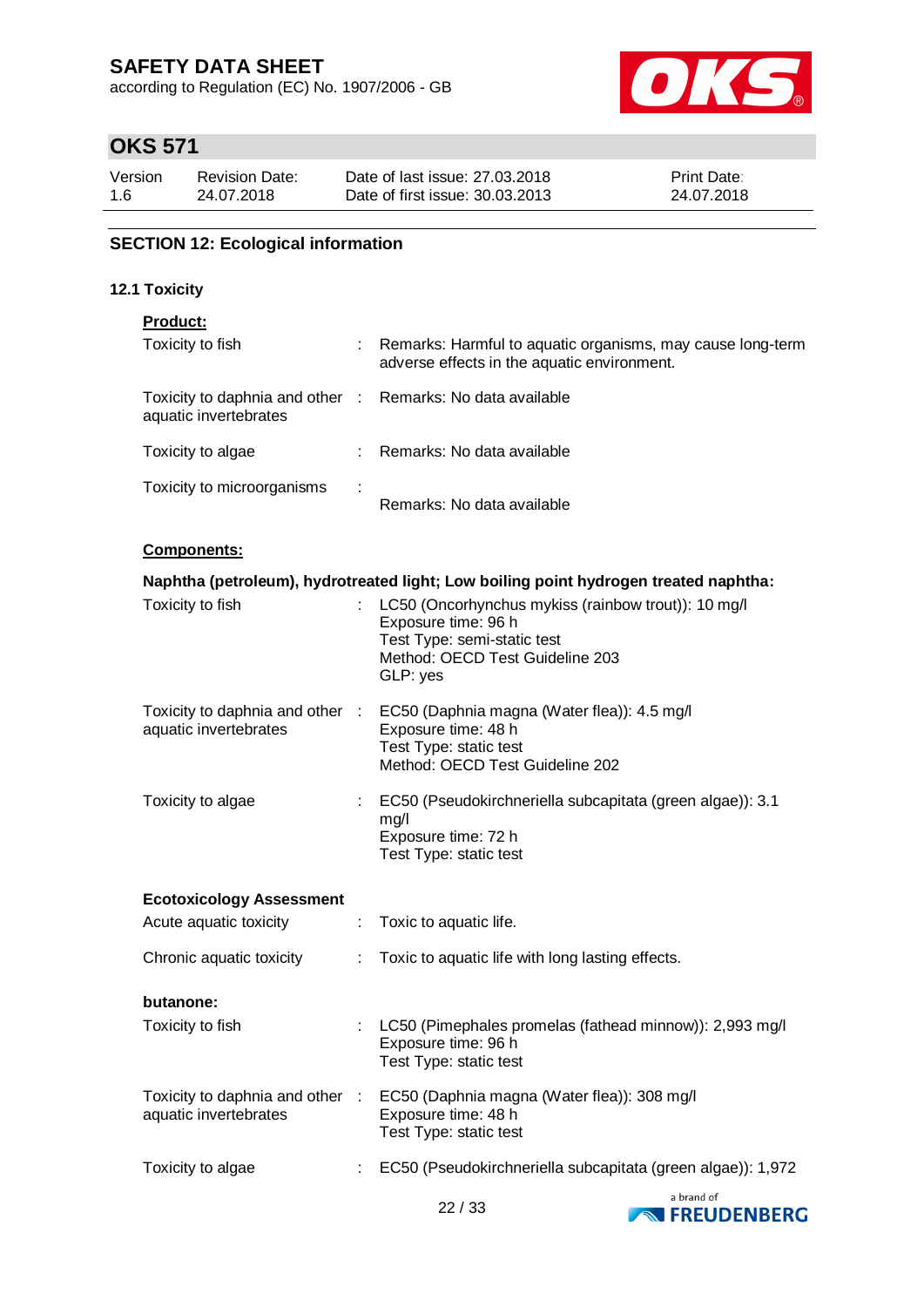according to Regulation (EC) No. 1907/2006 - GB



| Version<br>1.6 | <b>Revision Date:</b><br>24.07.2018                      |                               | Date of last issue: 27.03.2018<br>Date of first issue: 30.03.2013                                                                                                 | Print Date:<br>24.07.2018 |
|----------------|----------------------------------------------------------|-------------------------------|-------------------------------------------------------------------------------------------------------------------------------------------------------------------|---------------------------|
|                |                                                          |                               | mg/l<br>Exposure time: 72 h<br>Test Type: static test<br>Method: OECD Test Guideline 201<br>GLP: yes                                                              |                           |
|                | Toxicity to microorganisms                               | $\mathbb{Z}^{\mathbb{Z}^n}$ . | EC50 (Pseudomonas putida): 1,150 mg/l<br>Exposure time: 16 h<br>Test Type: static test<br>Method: DIN 38 412 Part 8<br>GLP:                                       |                           |
|                | ethyl acetate:                                           |                               |                                                                                                                                                                   |                           |
|                | Toxicity to fish                                         |                               | : LC50 (Pimephales promelas (fathead minnow)): 230 mg/l<br>Exposure time: 96 h                                                                                    |                           |
|                | Toxicity to daphnia and other :<br>aquatic invertebrates |                               | EC50 (Daphnia magna (Water flea)): 717 mg/l<br>Exposure time: 48 h<br>Method: DIN 38412                                                                           |                           |
|                | Toxicity to microorganisms                               |                               | : EC10 (Pseudomonas putida): 2,900 mg/l<br>Exposure time: 16 h                                                                                                    |                           |
| xylene:        |                                                          |                               |                                                                                                                                                                   |                           |
|                | Toxicity to fish                                         |                               | : LC50 (Oncorhynchus mykiss (rainbow trout)): 2.6 mg/l<br>Exposure time: 96 h<br>Test Type: static test<br>Method: OECD Test Guideline 203                        |                           |
|                | aquatic invertebrates                                    |                               | Toxicity to daphnia and other : EC50 (Daphnia magna (Water flea)): 3.82 mg/l<br>Exposure time: 48 h<br>Test Type: flow-through test                               |                           |
|                | Toxicity to algae                                        |                               | EC50 (Pseudokirchneriella subcapitata (green algae)): 2.2<br>mg/l<br>Exposure time: 72 h<br>Test Type: static test<br>Method: OECD Test Guideline 201<br>GLP: yes |                           |
|                | Toxicity to microorganisms                               | t.                            | EC50 (activated sludge): > 157 mg/l<br>Exposure time: 3 h<br>Test Type: Respiration inhibition<br>Method: OECD Test Guideline 209<br>GLP:                         |                           |
| toxicity)      | Toxicity to fish (Chronic                                |                               | $NOEC:$ > 1.3 mg/l<br>Exposure time: 56 d<br>Species: Oncorhynchus mykiss (rainbow trout)<br>Test Type: flow-through test                                         |                           |

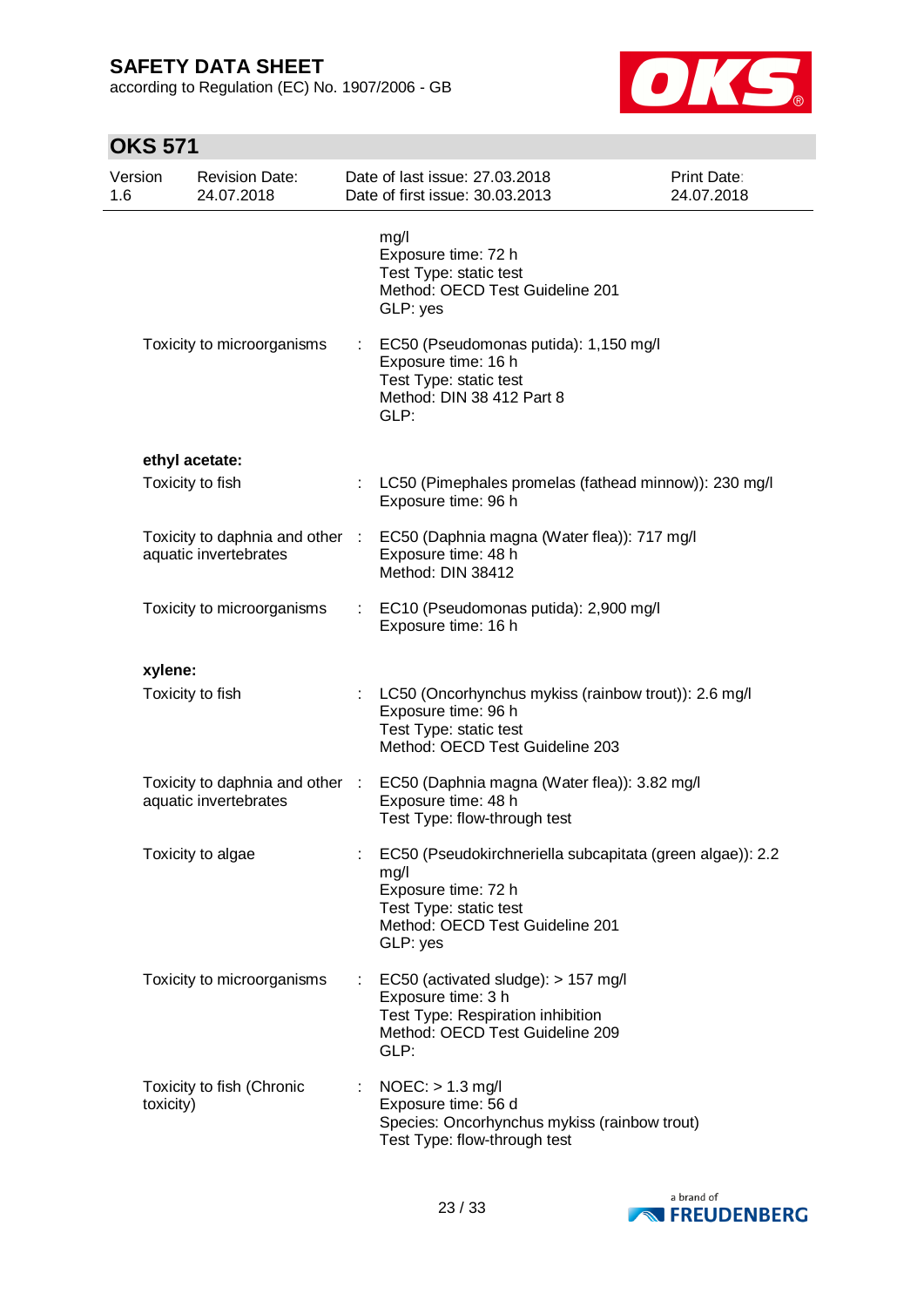according to Regulation (EC) No. 1907/2006 - GB



| 1.6 | Version         | <b>Revision Date:</b><br>24.07.2018                                            |    | Date of last issue: 27.03.2018<br>Date of first issue: 30.03.2013                                                                                      | <b>Print Date:</b><br>24.07.2018 |
|-----|-----------------|--------------------------------------------------------------------------------|----|--------------------------------------------------------------------------------------------------------------------------------------------------------|----------------------------------|
|     |                 | Toxicity to daphnia and other :<br>aquatic invertebrates<br>(Chronic toxicity) |    | EC50: 2.90 mg/l<br>Exposure time: 21 d<br>Species: Daphnia magna (Water flea)<br>Test Type: static test<br>Method: OECD Test Guideline 211<br>GLP: yes |                                  |
|     | n-hexane:       |                                                                                |    |                                                                                                                                                        |                                  |
|     |                 | Toxicity to fish                                                               |    | LC50 (Oncorhynchus mykiss (rainbow trout)): 12.51 mg/l<br>Exposure time: 96 h                                                                          |                                  |
|     |                 | Toxicity to daphnia and other :<br>aquatic invertebrates                       |    | EC50 (Daphnia magna (Water flea)): 21.85 mg/l<br>Exposure time: 48 h                                                                                   |                                  |
|     |                 | Toxicity to algae                                                              |    | ErC50 (Pseudokirchneriella subcapitata (green algae)): 9.285<br>mg/l<br>Exposure time: 72 h                                                            |                                  |
|     |                 | dimethyl ether:                                                                |    |                                                                                                                                                        |                                  |
|     |                 | Toxicity to fish                                                               |    | : LC50 (Poecilia reticulata (guppy)): > 4,100 mg/l<br>Exposure time: 96 h<br>Test Type: semi-static test                                               |                                  |
|     |                 | aquatic invertebrates                                                          |    | Toxicity to daphnia and other : EC50 (Daphnia magna (Water flea)): > 4,400 mg/l<br>Exposure time: 48 h<br>Test Type: static test                       |                                  |
|     |                 | Toxicity to algae                                                              |    | : EC50 (green algae): 154.9 mg/l<br>Exposure time: 96 h                                                                                                |                                  |
|     |                 | 12.2 Persistence and degradability                                             |    |                                                                                                                                                        |                                  |
|     | <b>Product:</b> |                                                                                |    |                                                                                                                                                        |                                  |
|     |                 | Biodegradability                                                               |    | Remarks: No data available                                                                                                                             |                                  |
|     | removability    | Physico-chemical                                                               |    | Remarks: No data available                                                                                                                             |                                  |
|     |                 | Components:                                                                    |    |                                                                                                                                                        |                                  |
|     |                 |                                                                                |    | Naphtha (petroleum), hydrotreated light; Low boiling point hydrogen treated naphtha:                                                                   |                                  |
|     |                 | Biodegradability                                                               | ÷. | Test Type: aerobic<br>Inoculum: activated sludge<br>Result: rapidly biodegradable<br>Biodegradation: 90.35 %<br>Exposure time: 28 d                    |                                  |
|     | butanone:       |                                                                                |    |                                                                                                                                                        |                                  |
|     |                 | Biodegradability                                                               |    | Test Type: aerobic                                                                                                                                     |                                  |

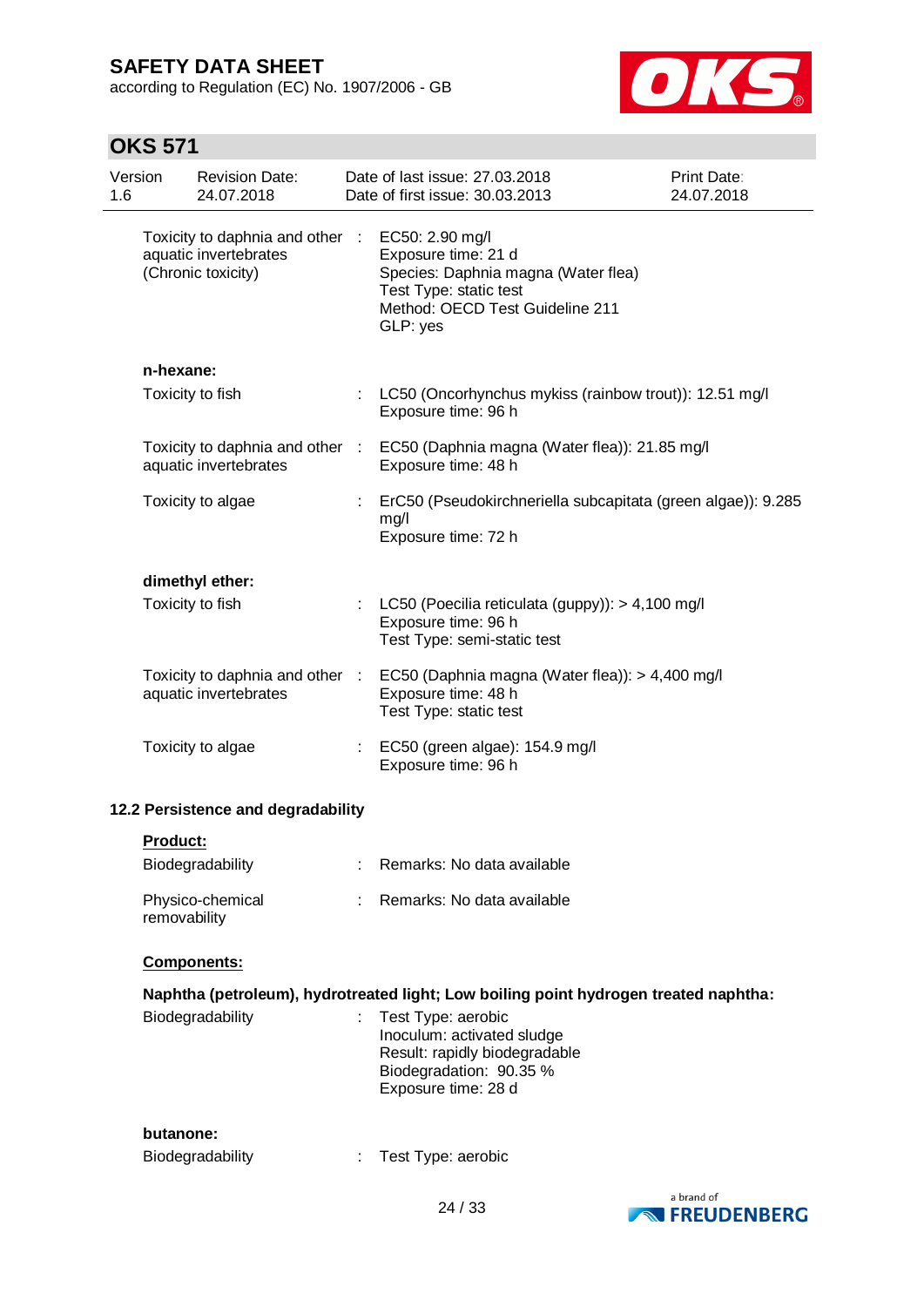according to Regulation (EC) No. 1907/2006 - GB



| Version<br>1.6                 | <b>Revision Date:</b><br>24.07.2018 |  | Date of last issue: 27.03.2018<br>Date of first issue: 30.03.2013                                                                                                                                                       | <b>Print Date:</b><br>24.07.2018 |
|--------------------------------|-------------------------------------|--|-------------------------------------------------------------------------------------------------------------------------------------------------------------------------------------------------------------------------|----------------------------------|
|                                |                                     |  | Inoculum: activated sludge<br>Result: rapidly biodegradable<br>Biodegradation: 98 %<br>Exposure time: 28 d<br>Method: OECD Test Guideline 301D<br>GLP: yes                                                              |                                  |
|                                | acetone:<br>Biodegradability        |  | Result: rapidly biodegradable                                                                                                                                                                                           |                                  |
|                                |                                     |  |                                                                                                                                                                                                                         |                                  |
|                                | ethyl acetate:<br>Biodegradability  |  | Biodegradation: 100 %<br>Exposure time: 28 d<br>Method: OECD Test Guideline 301D<br>Remarks: According to the results of tests of biodegradability<br>this product is considered as being readily biodegradable.        |                                  |
|                                | xylene:                             |  |                                                                                                                                                                                                                         |                                  |
|                                | Biodegradability                    |  | Result: Readily biodegradable.                                                                                                                                                                                          |                                  |
|                                | n-hexane:                           |  |                                                                                                                                                                                                                         |                                  |
|                                | Biodegradability                    |  | Test Type: aerobic<br>Inoculum: activated sludge<br>Result: rapidly biodegradable<br>Biodegradation: 21 %<br>Exposure time: 28 d<br>GLP: yes                                                                            |                                  |
|                                | dimethyl ether:                     |  |                                                                                                                                                                                                                         |                                  |
|                                | Biodegradability                    |  | Test Type: aerobic<br>Inoculum: activated sludge<br>Result: Not readily biodegradable.<br>Biodegradation: 5 %<br>Exposure time: 28 d<br>Method: OECD Test Guideline 301D                                                |                                  |
| 12.3 Bioaccumulative potential |                                     |  |                                                                                                                                                                                                                         |                                  |
|                                | Product:                            |  |                                                                                                                                                                                                                         |                                  |
|                                | <b>Bioaccumulation</b>              |  | Remarks: This mixture contains no substance considered to<br>be persistent, bioaccumulating and toxic (PBT).<br>This mixture contains no substance considered to be very<br>persistent and very bioaccumulating (vPvB). |                                  |
|                                | Components:                         |  |                                                                                                                                                                                                                         |                                  |
|                                |                                     |  | Naphtha (petroleum), hydrotreated light; Low boiling point hydrogen treated naphtha:                                                                                                                                    |                                  |
|                                | Partition coefficient: n-           |  | log Pow: 3.4 - 5.2                                                                                                                                                                                                      |                                  |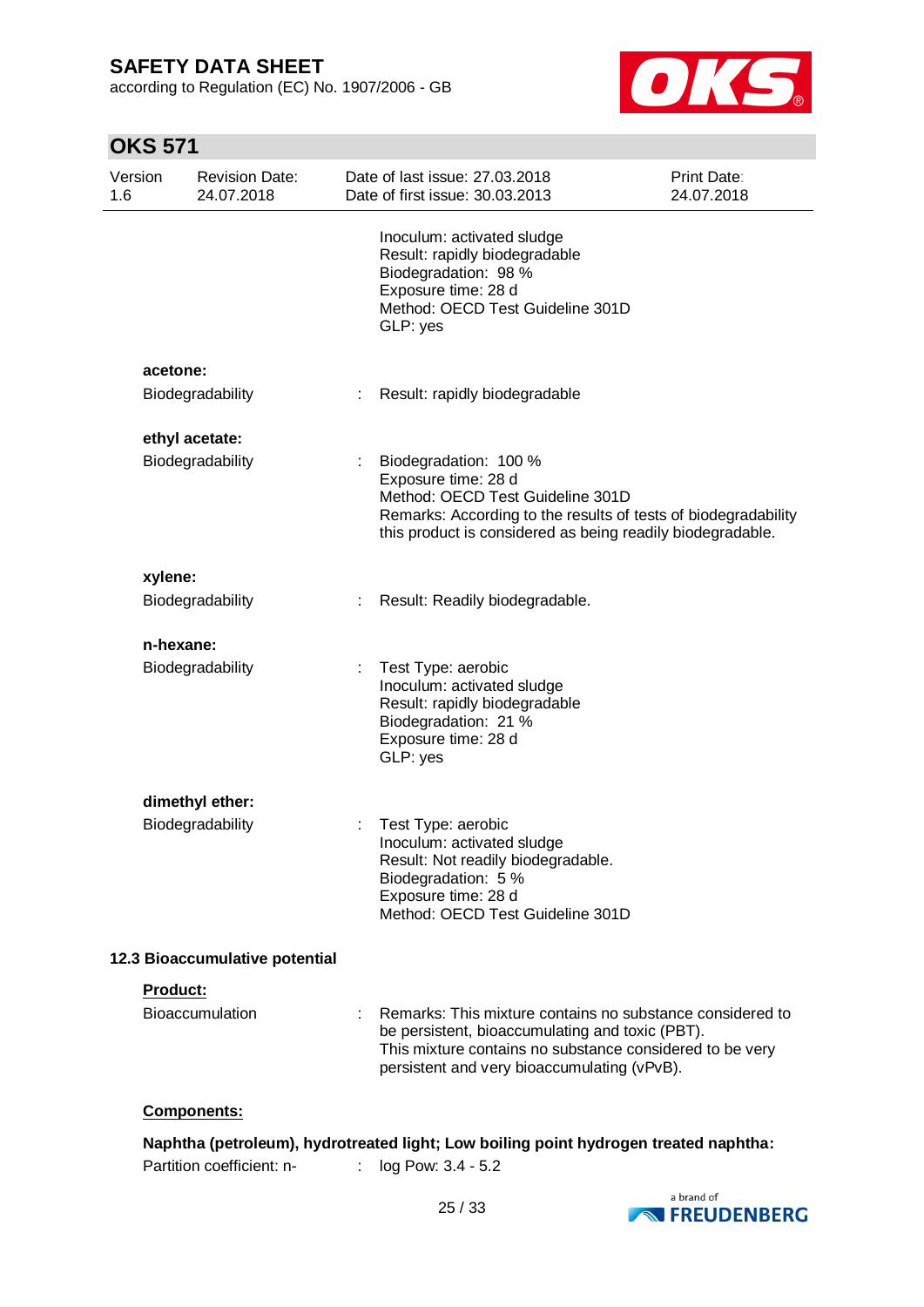according to Regulation (EC) No. 1907/2006 - GB



## **OKS 571**

| Version<br>1.6 |           | <b>Revision Date:</b><br>24.07.2018              |    | Date of last issue: 27.03.2018<br>Date of first issue: 30.03.2013                                           | Print Date:<br>24.07.2018 |
|----------------|-----------|--------------------------------------------------|----|-------------------------------------------------------------------------------------------------------------|---------------------------|
|                |           | octanol/water                                    |    |                                                                                                             |                           |
|                | butanone: |                                                  |    |                                                                                                             |                           |
|                |           | <b>Bioaccumulation</b>                           | ÷. | Remarks: Due to the distribution coefficient n-octanol/water,<br>accumulation in organisms is not expected. |                           |
|                |           | Partition coefficient: n-<br>octanol/water       | ÷  | log Pow: 0.3 (40 °C)<br>Method: OECD Test Guideline 117<br>GLP: yes                                         |                           |
|                | acetone:  |                                                  |    |                                                                                                             |                           |
|                |           | <b>Bioaccumulation</b>                           |    | Remarks: Does not bioaccumulate.                                                                            |                           |
|                |           | Partition coefficient: n-<br>octanol/water       |    | log Pow: 0.2                                                                                                |                           |
|                | xylene:   |                                                  |    |                                                                                                             |                           |
|                |           | <b>Bioaccumulation</b>                           | ÷  | Bioconcentration factor (BCF): 25.9                                                                         |                           |
|                |           | Partition coefficient: n-<br>octanol/water       |    | log Pow: 2.77 - 3.15                                                                                        |                           |
|                | n-hexane: |                                                  |    |                                                                                                             |                           |
|                |           | <b>Bioaccumulation</b>                           | ÷  | Bioconcentration factor (BCF): 501.19                                                                       |                           |
|                |           | Partition coefficient: n-<br>octanol/water       |    | log Pow: 4 (20 °C)<br>pH: 7                                                                                 |                           |
|                |           | dimethyl ether:                                  |    |                                                                                                             |                           |
|                |           | Partition coefficient: n-<br>octanol/water       | ÷  | log Pow: 0.07 (25 °C)                                                                                       |                           |
|                |           | 12.4 Mobility in soil                            |    |                                                                                                             |                           |
|                | Product:  |                                                  |    |                                                                                                             |                           |
|                | Mobility  |                                                  | ÷  | Remarks: No data available                                                                                  |                           |
|                |           | Distribution among<br>environmental compartments |    | Remarks: No data available                                                                                  |                           |
|                |           | 12.5 Results of PBT and vPvB assessment          |    |                                                                                                             |                           |
|                | Product:  |                                                  |    |                                                                                                             |                           |

Assessment : This substance/mixture contains no components considered to be either persistent, bioaccumulative and toxic (PBT), or very persistent and very bioaccumulative (vPvB) at levels of 0.1% or higher..

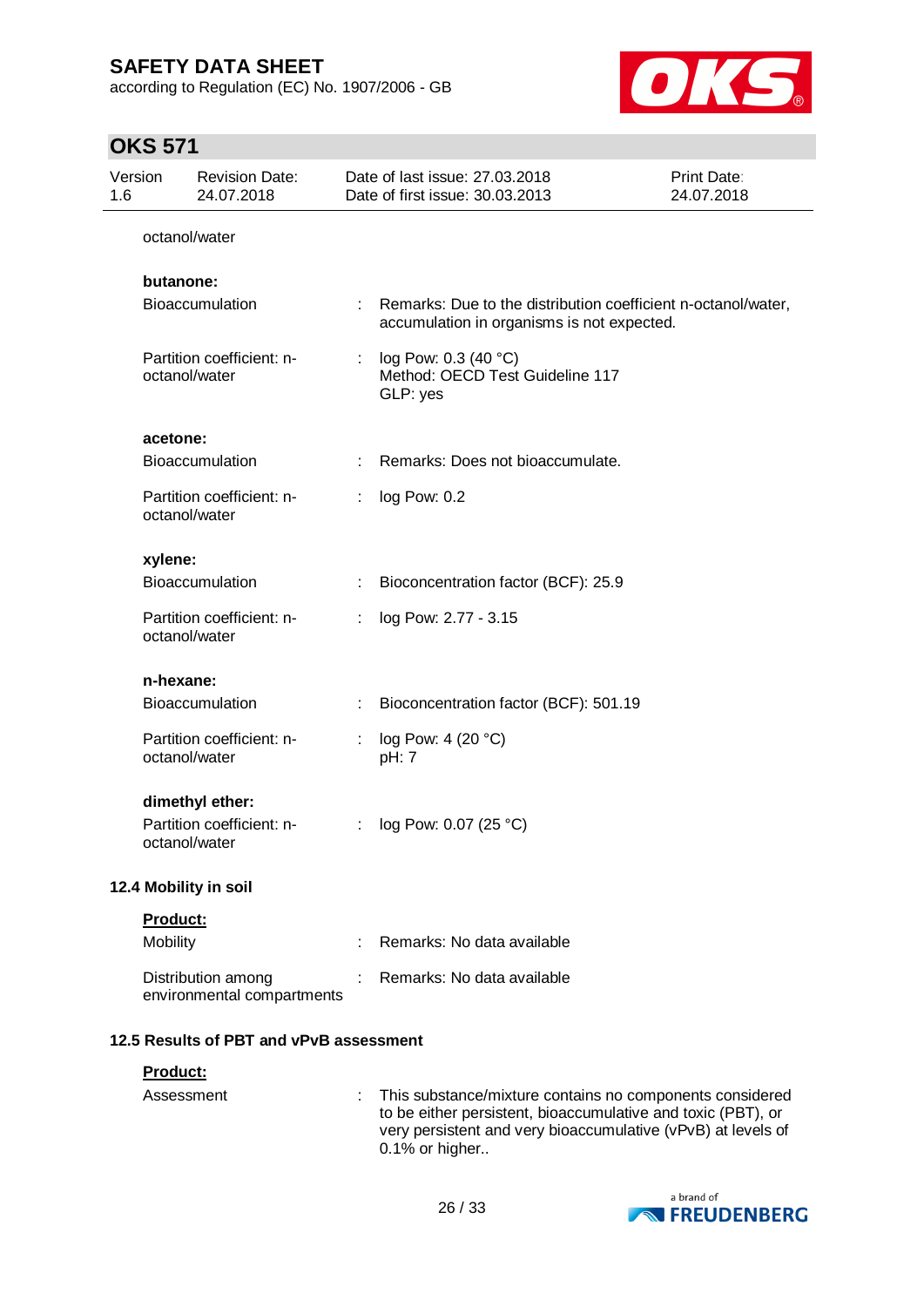according to Regulation (EC) No. 1907/2006 - GB



## **OKS 571**

| Version<br>1.6 |                 | <b>Revision Date:</b><br>24.07.2018 |   | Date of last issue: 27,03,2018<br>Date of first issue: 30.03.2013 | <b>Print Date:</b><br>24.07.2018 |
|----------------|-----------------|-------------------------------------|---|-------------------------------------------------------------------|----------------------------------|
|                |                 | <b>Components:</b>                  |   |                                                                   |                                  |
|                | butanone:       |                                     |   |                                                                   |                                  |
|                | Assessment      |                                     | ÷ | Non-classified PBT substance. Non-classified vPvB<br>substance.   |                                  |
|                | xylene:         |                                     |   |                                                                   |                                  |
|                | Assessment      |                                     | ÷ | Non-classified PBT substance. Non-classified vPvB<br>substance.   |                                  |
|                |                 | dimethyl ether:                     |   |                                                                   |                                  |
|                | Assessment      |                                     | ÷ | Non-classified vPvB substance. Non-classified PBT<br>substance.   |                                  |
|                |                 | 12.6 Other adverse effects          |   |                                                                   |                                  |
|                | <b>Product:</b> |                                     |   |                                                                   |                                  |
|                | information     | Additional ecological               |   | Harmful to aquatic life with long lasting effects.                |                                  |

## **SECTION 13: Disposal considerations**

| 13.1 Waste treatment methods |    |                                                                                                                                                                                                                     |
|------------------------------|----|---------------------------------------------------------------------------------------------------------------------------------------------------------------------------------------------------------------------|
| Product                      | t. | Do not dispose of with domestic refuse.<br>Dispose of as hazardous waste in compliance with local and<br>national regulations.                                                                                      |
|                              |    | Waste codes should be assigned by the user based on the<br>application for which the product was used.                                                                                                              |
| Contaminated packaging       |    | Packaging that is not properly emptied must be disposed of as<br>the unused product.<br>Offer empty spray cans to an established disposal company.<br>Pressurized container: Do not pierce or burn, even after use. |
|                              |    | The following Waste Codes are only suggestions:                                                                                                                                                                     |

## **SECTION 14: Transport information**

## **14.1 UN number**

| <b>ADR</b>  | $\therefore$ UN 1950 |
|-------------|----------------------|
| <b>IMDG</b> | $\therefore$ UN 1950 |
| <b>IATA</b> | $\therefore$ UN 1950 |

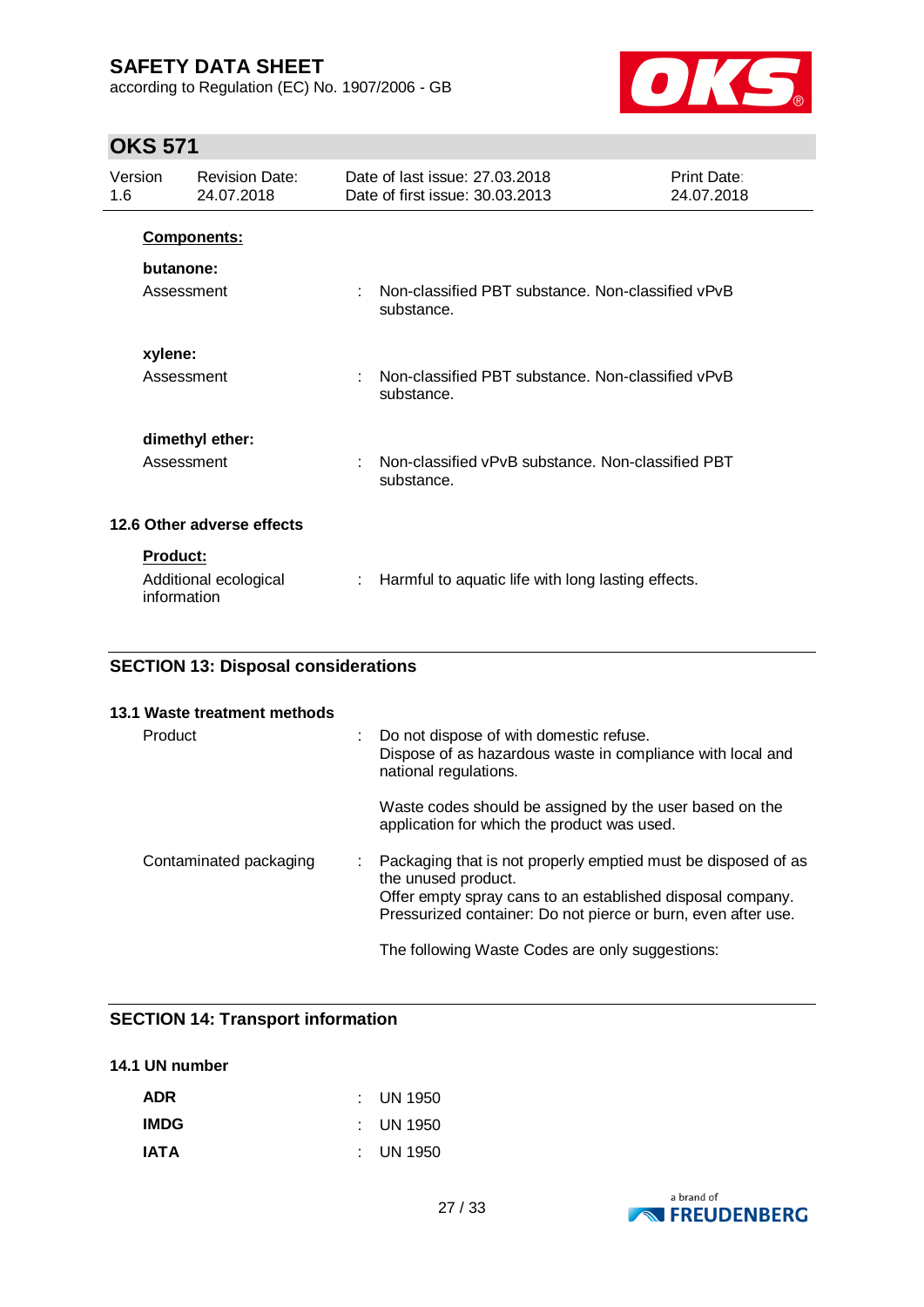according to Regulation (EC) No. 1907/2006 - GB



## **OKS 571**

| Version<br>1.6 | <b>Revision Date:</b><br>24.07.2018                                                                                           | Date of last issue: 27.03.2018<br>Date of first issue: 30.03.2013      | Print Date:<br>24.07.2018 |
|----------------|-------------------------------------------------------------------------------------------------------------------------------|------------------------------------------------------------------------|---------------------------|
|                | 14.2 UN proper shipping name                                                                                                  |                                                                        |                           |
| <b>ADR</b>     |                                                                                                                               | <b>AEROSOLS</b><br>÷                                                   |                           |
| <b>IMDG</b>    |                                                                                                                               | <b>AEROSOLS</b>                                                        |                           |
| <b>IATA</b>    |                                                                                                                               | Aerosols, flammable                                                    |                           |
|                | 14.3 Transport hazard class(es)                                                                                               |                                                                        |                           |
| <b>ADR</b>     |                                                                                                                               | $\overline{2}$<br>÷.                                                   |                           |
| <b>IMDG</b>    |                                                                                                                               | 2.1                                                                    |                           |
| <b>IATA</b>    |                                                                                                                               | 2.1<br>t.                                                              |                           |
|                | 14.4 Packing group                                                                                                            |                                                                        |                           |
| <b>ADR</b>     | Packing group<br><b>Classification Code</b><br>Labels<br>Tunnel restriction code                                              | Not assigned by regulation<br>5F<br>2.1<br>(D)                         |                           |
| <b>IMDG</b>    | Packing group<br>Labels<br>EmS Code                                                                                           | Not assigned by regulation<br>2.1<br>$F-D, S-U$                        |                           |
|                | <b>IATA (Cargo)</b><br>Packing instruction (cargo<br>aircraft)<br>Packing instruction (LQ)<br>Packing group<br>Labels         | 203<br>Y203<br>Not assigned by regulation<br>Flammable Gas             |                           |
|                | <b>IATA (Passenger)</b><br>Packing instruction<br>(passenger aircraft)<br>Packing instruction (LQ)<br>Packing group<br>Labels | 203<br>Y203<br>÷<br>Not assigned by regulation<br><b>Flammable Gas</b> |                           |
|                | <b>14.5 Environmental hazards</b>                                                                                             |                                                                        |                           |
| <b>ADR</b>     | Environmentally hazardous                                                                                                     | no                                                                     |                           |
| <b>IMDG</b>    | Marine pollutant                                                                                                              | no                                                                     |                           |
|                | <b>IATA (Passenger)</b><br>Environmentally hazardous                                                                          | no                                                                     |                           |
|                | <b>IATA (Cargo)</b><br>Environmentally hazardous                                                                              | no                                                                     |                           |
|                | 14.6 Special precautions for user<br>No special precautions required.                                                         |                                                                        |                           |

## **14.7 Transport in bulk according to Annex II of Marpol and the IBC Code**

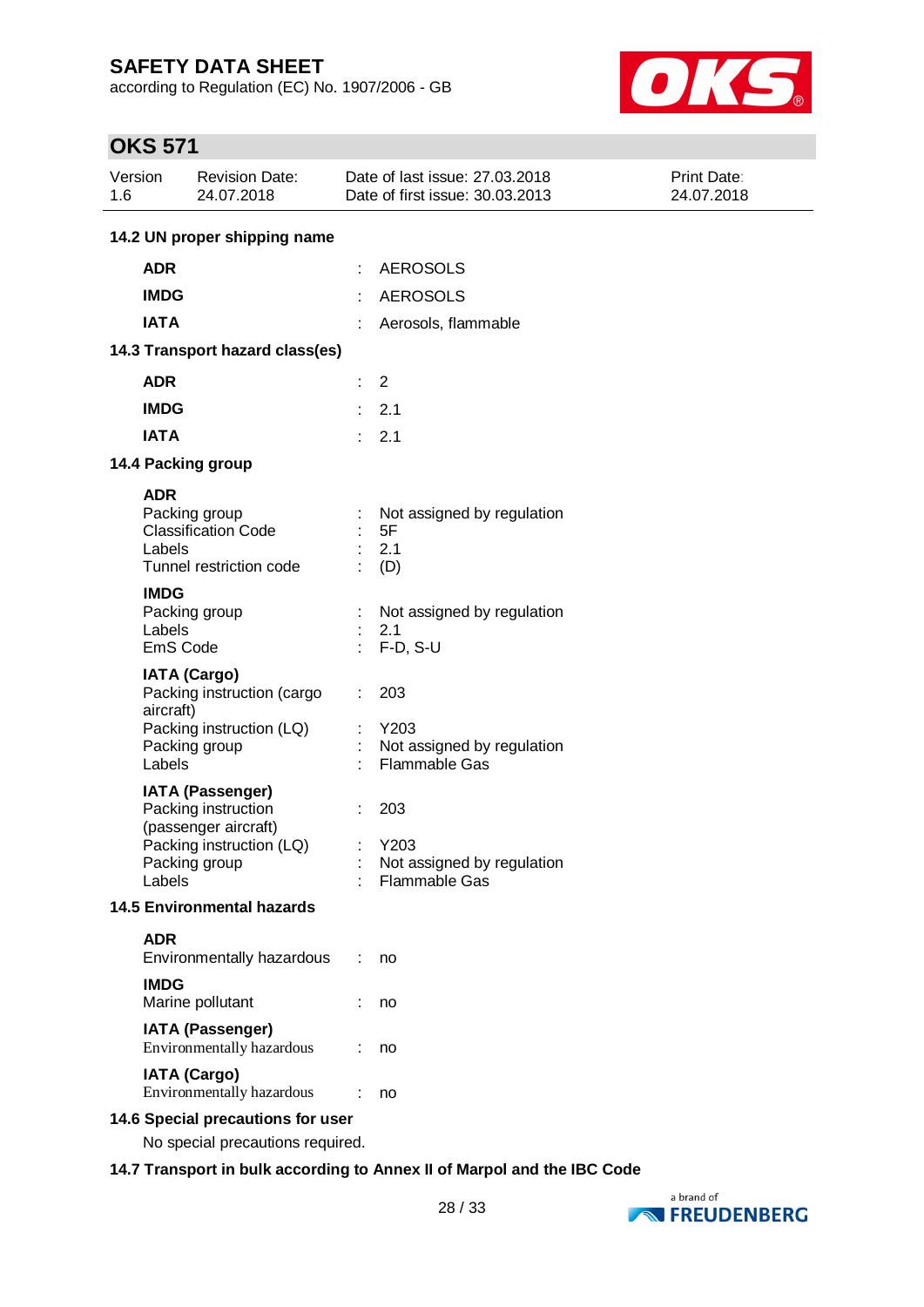according to Regulation (EC) No. 1907/2006 - GB



# **OKS 571**

| Version | <b>Revision Date:</b> | Date of last issue: 27,03,2018  | <b>Print Date:</b> |
|---------|-----------------------|---------------------------------|--------------------|
| 1.6     | 24.07.2018            | Date of first issue: 30.03.2013 | 24.07.2018         |
|         |                       |                                 |                    |

Remarks : Not applicable for product as supplied.

## **SECTION 15: Regulatory information**

### **15.1 Safety, health and environmental regulations/legislation specific for the substance or mixture**

| REACH - Candidate List of Substances of Very High<br>Concern for Authorisation (Article 59).                                         | This product does not contain<br>substances of very high concern<br>(Regulation (EC) No<br>1907/2006 (REACH), Article 57). |
|--------------------------------------------------------------------------------------------------------------------------------------|----------------------------------------------------------------------------------------------------------------------------|
| REACH - List of substances subject to authorisation<br>(Annex XIV)                                                                   | Not applicable                                                                                                             |
| Regulation (EC) No 1005/2009 on substances that<br>deplete the ozone layer                                                           | Not applicable                                                                                                             |
| Regulation (EC) No 850/2004 on persistent organic<br>pollutants                                                                      | Not applicable                                                                                                             |
| Regulation (EC) No 649/2012 of the European<br>Parliament and the Council concerning the export and<br>import of dangerous chemicals | Not applicable                                                                                                             |
| REACH - Restrictions on the manufacture, placing on<br>the market and use of certain dangerous substances,                           | Not applicable                                                                                                             |

preparations and articles (Annex XVII)

Seveso III: Directive 2012/18/EU of the European Parliament and of the Council on the control of major-accident hazards involving dangerous substances.

| P3a            | <b>FLAMMABLE AEROSOLS</b>                                                                                                                                                                                                                                                                                                                                                                                                | Quantity 1 | Quantity 2 |
|----------------|--------------------------------------------------------------------------------------------------------------------------------------------------------------------------------------------------------------------------------------------------------------------------------------------------------------------------------------------------------------------------------------------------------------------------|------------|------------|
| P <sub>2</sub> |                                                                                                                                                                                                                                                                                                                                                                                                                          | 150t       | 500 t      |
| 34             | Petroleum products: (a)<br>gasolines and naphthas,<br>(b) kerosenes (including jet<br>fuels), (c) gas oils<br>(including diesel fuels,<br>home heating oils and gas<br>oil blending streams), (d)<br>heavy fuel oils (e)<br>alternative fuels serving the<br>same purposes and with<br>similar properties as<br>regards flammability and<br>environmental hazards as<br>the products referred to in<br>points (a) to (d) | $2,500$ t  | 25,000 t   |

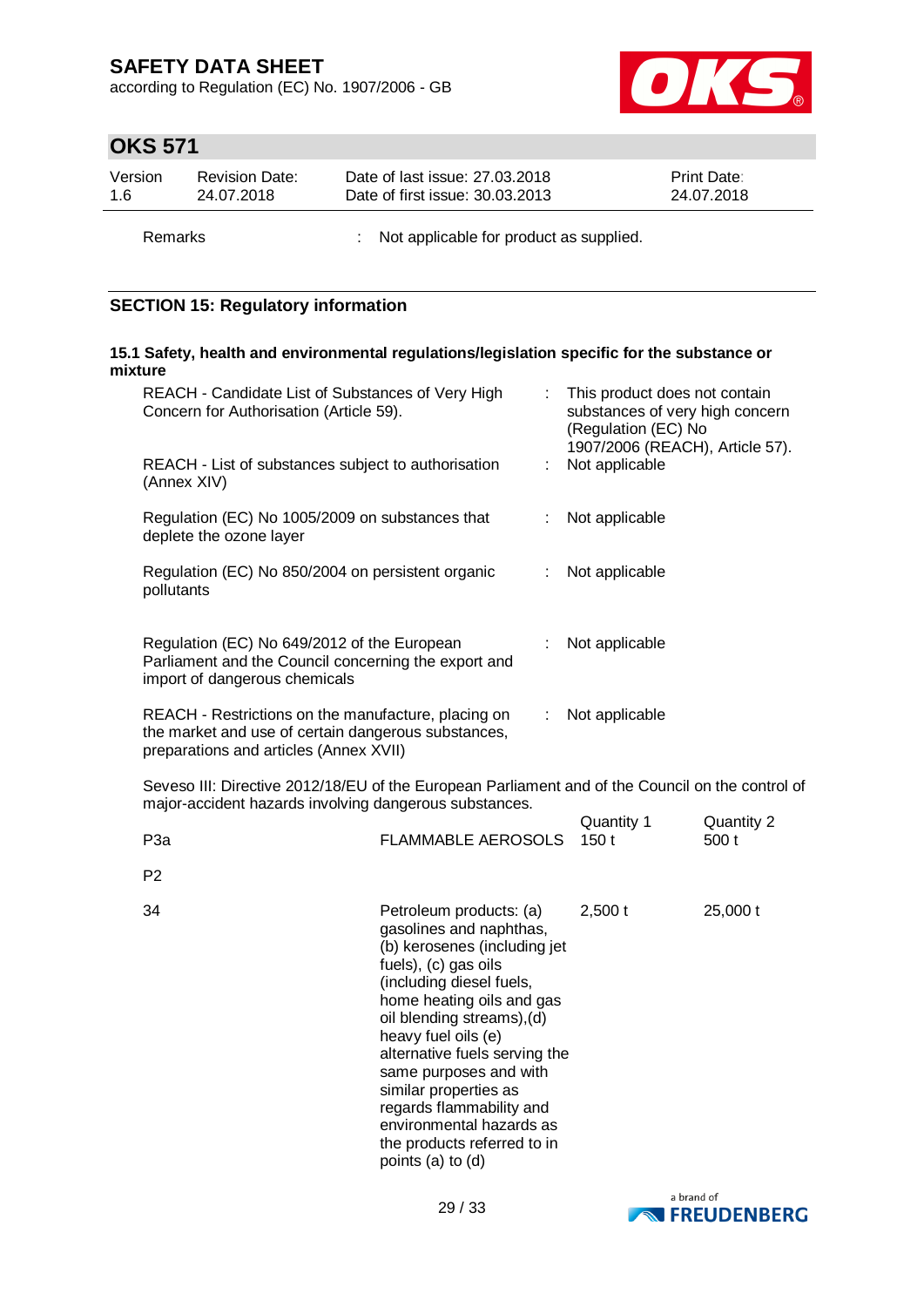according to Regulation (EC) No. 1907/2006 - GB



# **OKS 571**

| Version | <b>Revision Date:</b> | Date of last issue: 27,03,2018  | <b>Print Date:</b> |
|---------|-----------------------|---------------------------------|--------------------|
| 1.6     | 24.07.2018            | Date of first issue: 30.03.2013 | 24.07.2018         |

P5c

| Volatile organic compounds | : Directive 2010/75/EU of 24 November 2010 on industrial<br>emissions (integrated pollution prevention and control)<br>Volatile organic compounds (VOC) content: 92.92 %<br>Volatile CMR compounds: 15.01 % |
|----------------------------|-------------------------------------------------------------------------------------------------------------------------------------------------------------------------------------------------------------|
|                            | Remarks: VOC content excluding water                                                                                                                                                                        |

Other regulations:

Take note of Directive 92/85/EEC regarding maternity protection or stricter national regulations, where applicable.

Take note of Directive 94/33/EC on the protection of young people at work or stricter national regulations, where applicable.

### **15.2 Chemical safety assessment**

This information is not available.

## **SECTION 16: Other information**

#### **Full text of H-Statements**

| H <sub>220</sub>  | Extremely flammable gas.                                 |
|-------------------|----------------------------------------------------------|
| H <sub>225</sub>  | Highly flammable liquid and vapour.                      |
| H <sub>226</sub>  | Flammable liquid and vapour.                             |
| H <sub>280</sub>  | Contains gas under pressure; may explode if heated.      |
| H <sub>304</sub>  | May be fatal if swallowed and enters airways.            |
| H312              | : Harmful in contact with skin.                          |
| H <sub>315</sub>  | Causes skin irritation.                                  |
| H <sub>3</sub> 19 | Causes serious eye irritation.                           |
| H332              | Harmful if inhaled.                                      |
| H <sub>335</sub>  | May cause respiratory irritation.                        |
| H <sub>336</sub>  | May cause drowsiness or dizziness.                       |
| H361f             | Suspected of damaging fertility.                         |
| H373              | May cause damage to organs through prolonged or repeated |
|                   | exposure.                                                |
| H411              | : Toxic to aquatic life with long lasting effects.       |

### **Full text of other abbreviations**

\*\* : Route of exposure cannot be excluded: For certain hazard

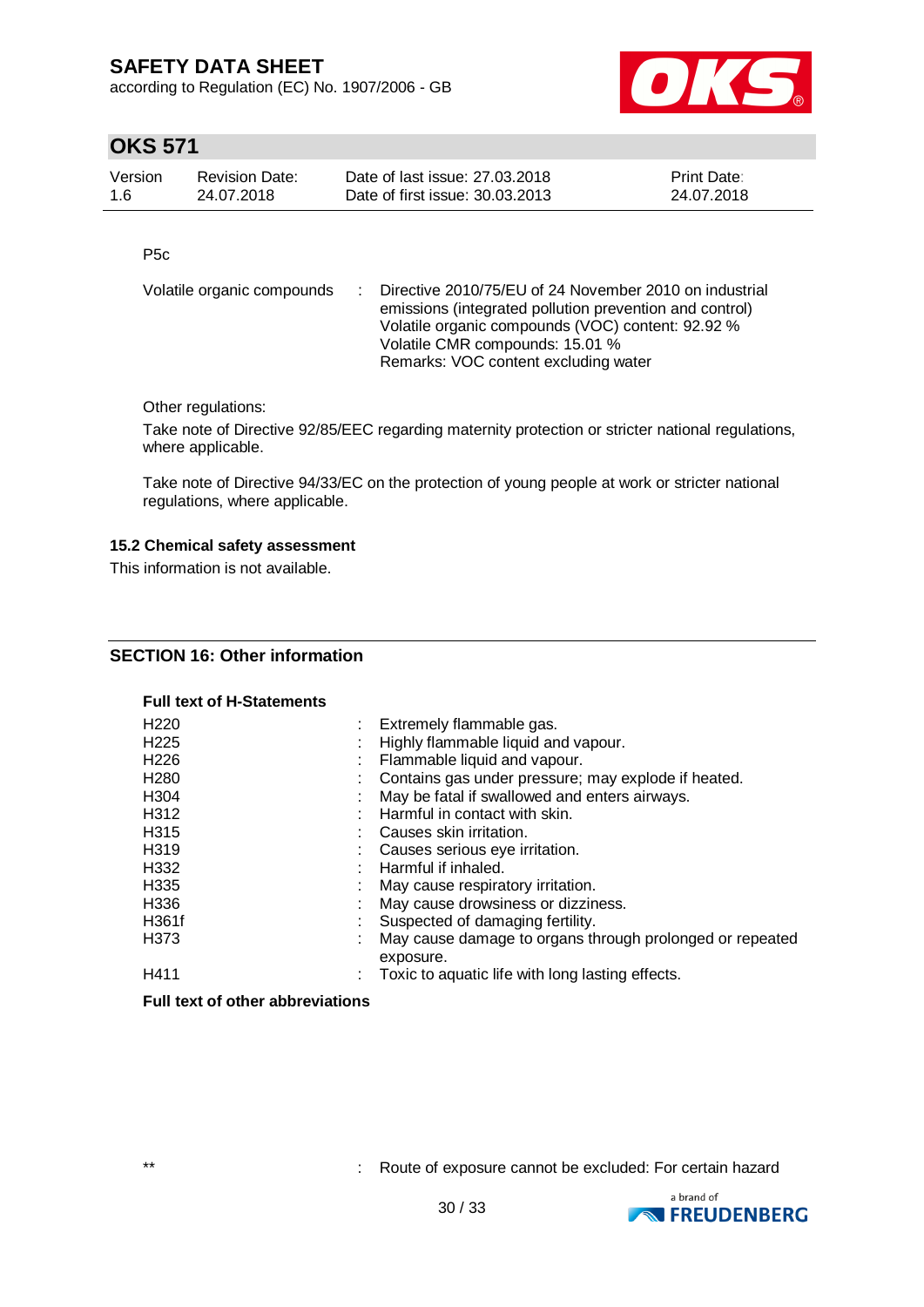according to Regulation (EC) No. 1907/2006 - GB



## **OKS 571**

| Version<br>1.6 | <b>Revision Date:</b><br>24.07.2018 | Date of last issue: 27.03.2018<br>Date of first issue: 30.03.2013                                                                                                                                                                                                                                                                                                                                                                                                                                                                                                                                                                                                                                                                                                                                                                                  | Print Date:<br>24.07.2018 |
|----------------|-------------------------------------|----------------------------------------------------------------------------------------------------------------------------------------------------------------------------------------------------------------------------------------------------------------------------------------------------------------------------------------------------------------------------------------------------------------------------------------------------------------------------------------------------------------------------------------------------------------------------------------------------------------------------------------------------------------------------------------------------------------------------------------------------------------------------------------------------------------------------------------------------|---------------------------|
|                |                                     | classes, e.g. STOT, the route of exposure should be indicated<br>in the hazard statement only if it is conclusively proven that no<br>other route of exposure can cause the hazard in accordance<br>to the criteria in Annex I. Under Directive 67/548/EEC the<br>route of exposure was indicated for classifications with R48<br>when there was data justifying the classification for this route<br>of exposure. The classification under 67/548/EEC indicating<br>the route of exposure has been translated into the<br>corresponding class and category according to this<br>Regulation, but with a general hazard statement not specifying<br>the route of exposure as the necessary information is not                                                                                                                                       |                           |
| ***            |                                     | available.<br>Hazard statements for reproductive toxicity: Hazard<br>statements H360 and H361 indicate a general concern for<br>effects on fertility and/or development: 'May<br>damage/Suspected of damaging fertility or the unborn child'.<br>According to the criteria, the general hazard statement can be<br>replaced by the hazard statement indicating the specific effect<br>of concern in accordance with Section 1.1.2.1.2. When the<br>other differentiation is not mentioned, this is due to evidence<br>proving no such effect, inconclusive data or no data and the<br>obligations in Article 4(3) shall apply for that differentiation. In<br>order not to lose information from the harmonised<br>classifications for fertility and developmental effects under<br>Directive 67/548/EEC, the classifications have been translated |                           |
| Note C         |                                     | only for those effects classified under that Directive<br>Some organic substances may be marketed either in a<br>specific isomeric form or as a mixture of several isomers. In<br>this case the supplier must state on the label whether the<br>substance is a specific isomer or a mixture of isomers.                                                                                                                                                                                                                                                                                                                                                                                                                                                                                                                                            |                           |
| Note P         |                                     | The classification as a carcinogen or mutagen need not apply<br>if it can be shown that the substance contains less than 0,1 %<br>w/w benzene (Einecs No 200-753-7). When the substance is<br>not classified as a carcinogen at least the precautionary<br>statements (P102-)P260- P262-P301 + P310-P331 shall<br>apply. This note applies only to certain complex oil-derived<br>substances in Part 3.                                                                                                                                                                                                                                                                                                                                                                                                                                            |                           |
|                | Note U (table 3.1)                  | When put on the market gases have to be classified as<br>"Gases under pressure", in one of the groups compressed<br>gas, liquefied gas, refrigerated liquefied gas or dissolved gas.<br>The group depends on the physical state in which the gas is<br>packaged and therefore has to be assigned case by case.                                                                                                                                                                                                                                                                                                                                                                                                                                                                                                                                     |                           |

ADN - European Agreement concerning the International Carriage of Dangerous Goods by Inland Waterways; ADR - European Agreement concerning the International Carriage of Dangerous Goods by Road; AICS - Australian Inventory of Chemical Substances; ASTM - American Society for the Testing of Materials; bw - Body weight; CLP - Classification Labelling Packaging Regulation; Regulation (EC) No 1272/2008; CMR - Carcinogen, Mutagen or Reproductive Toxicant; DIN - Standard of the German Institute for Standardisation; DSL - Domestic Substances List (Canada); ECHA - European Chemicals Agency; EC-Number - European Community number; ECx - Concentration associated with x% response; ELx - Loading rate associated with x% response; EmS - Emergency Schedule; ENCS - Existing and New Chemical Substances (Japan); ErCx - Concentration associated with x% growth rate response; GHS - Globally

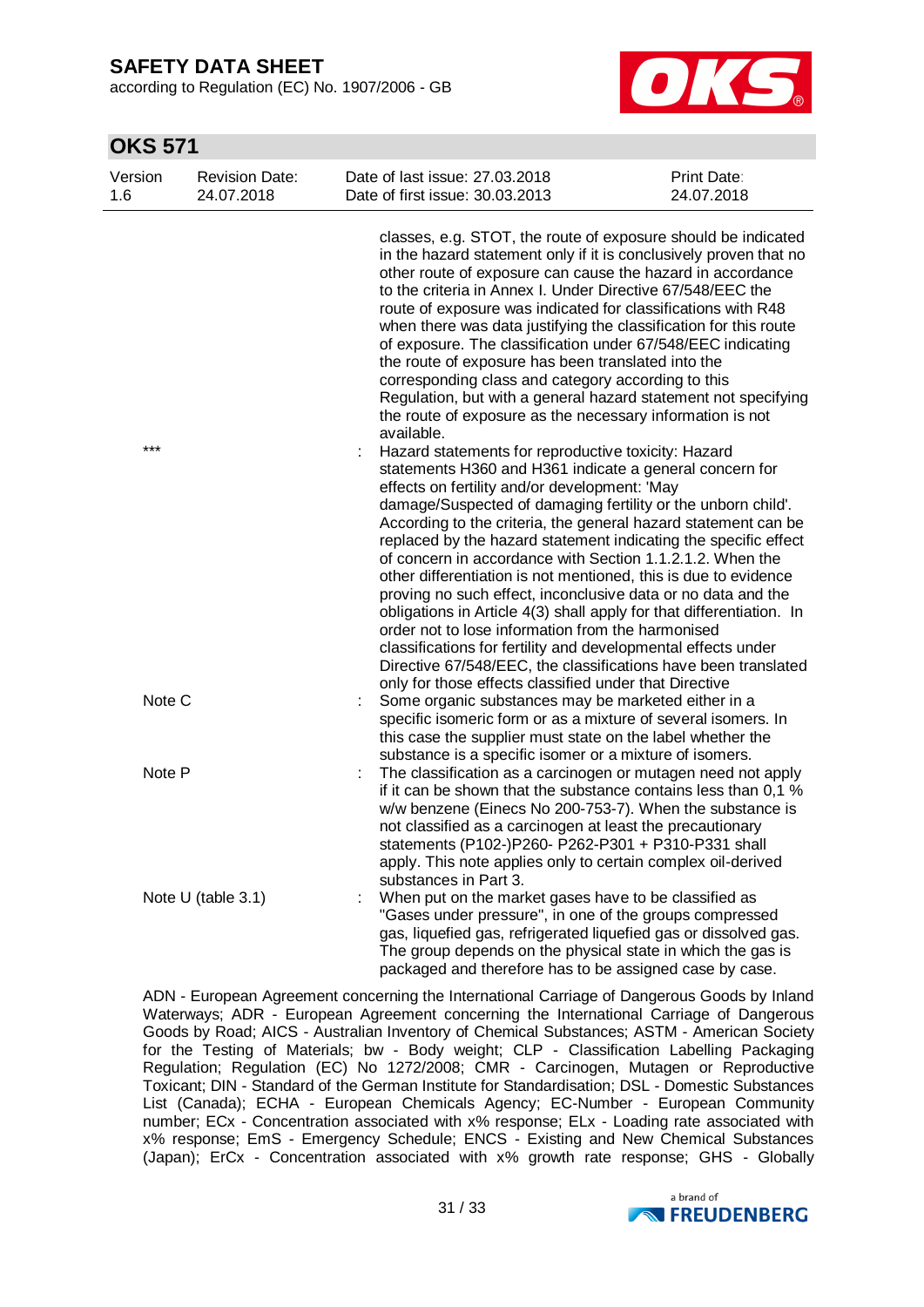according to Regulation (EC) No. 1907/2006 - GB



## **OKS 571**

| Version | Revision Date: | Date of last issue: 27,03,2018  | <b>Print Date:</b> |
|---------|----------------|---------------------------------|--------------------|
| 1.6     | 24.07.2018     | Date of first issue: 30.03.2013 | 24.07.2018         |

Harmonized System; GLP - Good Laboratory Practice; IARC - International Agency for Research on Cancer; IATA - International Air Transport Association; IBC - International Code for the Construction and Equipment of Ships carrying Dangerous Chemicals in Bulk; IC50 - Half maximal inhibitory concentration; ICAO - International Civil Aviation Organization; IECSC - Inventory of Existing Chemical Substances in China; IMDG - International Maritime Dangerous Goods; IMO - International Maritime Organization; ISHL - Industrial Safety and Health Law (Japan); ISO - International Organisation for Standardization; KECI - Korea Existing Chemicals Inventory; LC50 - Lethal Concentration to 50 % of a test population; LD50 - Lethal Dose to 50% of a test population (Median Lethal Dose); MARPOL - International Convention for the Prevention of Pollution from Ships; n.o.s. - Not Otherwise Specified; NO(A)EC - No Observed (Adverse) Effect Concentration; NO(A)EL - No Observed (Adverse) Effect Level; NOELR - No Observable Effect Loading Rate; NZIoC - New Zealand Inventory of Chemicals; OECD - Organization for Economic Co-operation and Development; OPPTS - Office of Chemical Safety and Pollution Prevention; PBT - Persistent, Bioaccumulative and Toxic substance; PICCS - Philippines Inventory of Chemicals and Chemical Substances; (Q)SAR - (Quantitative) Structure Activity Relationship; REACH - Regulation (EC) No 1907/2006 of the European Parliament and of the Council concerning the Registration, Evaluation, Authorisation and Restriction of Chemicals; RID - Regulations concerning the International Carriage of Dangerous Goods by Rail; SADT - Self-Accelerating Decomposition Temperature; SDS - Safety Data Sheet; SVHC - Substance of Very High Concern; TCSI - Taiwan Chemical Substance Inventory; TRGS - Technical Rule for Hazardous Substances; TSCA - Toxic Substances Control Act (United States); UN - United Nations; vPvB - Very Persistent and Very Bioaccumulative

#### **Further information**

| <b>Classification of the mixture:</b> |            | <b>Classification procedure:</b>    |
|---------------------------------------|------------|-------------------------------------|
| Aerosol 1                             | H222, H229 | Based on product data or assessment |
| Skin Irrit. 2                         | H315       | Calculation method                  |
| Eye Irrit. 2                          | H319       | Calculation method                  |
| STOT SE 3                             | H336       | Calculation method                  |
| Asp. Tox. 1                           | H304       | Based on product data or assessment |
| Aquatic Chronic 3                     | H412       | Calculation method                  |
|                                       |            |                                     |

This safety datasheet applies only to products originally packaged and labelled by OKS Spezialschmierstoffe. The information contained therein is protected by copyright and must not be reproduced or amended without the express written approval of OKS Spezialschmierstoffe. This document may be passed on only to the extent required by law. Any dissemination of our safety datasheets (e.g. as a document for download from the Internet) beyond this legally required extent is not permitted without express written consent.OKS Spezialschmierstoffe provides its customers with amended safety datasheets as prescribed by law. The customer is responsible for passing on safety datasheets and any amendments contained therein to its own customers, employees and other users of the product. OKS Spezialschmierstoffe provides no guarantee that safety datasheets received by users from third parties are up-to-date.All information and instructions in this safety datasheets were compiled to the best of our knowledge and are based on the informati on available to us. The data provided are intended to describe the product in relation to the required safety measures; they are nei ther an assurance of characteristics nor a guarantee of the product's suitability for particular applications and do not justify any contractual legal relationships.